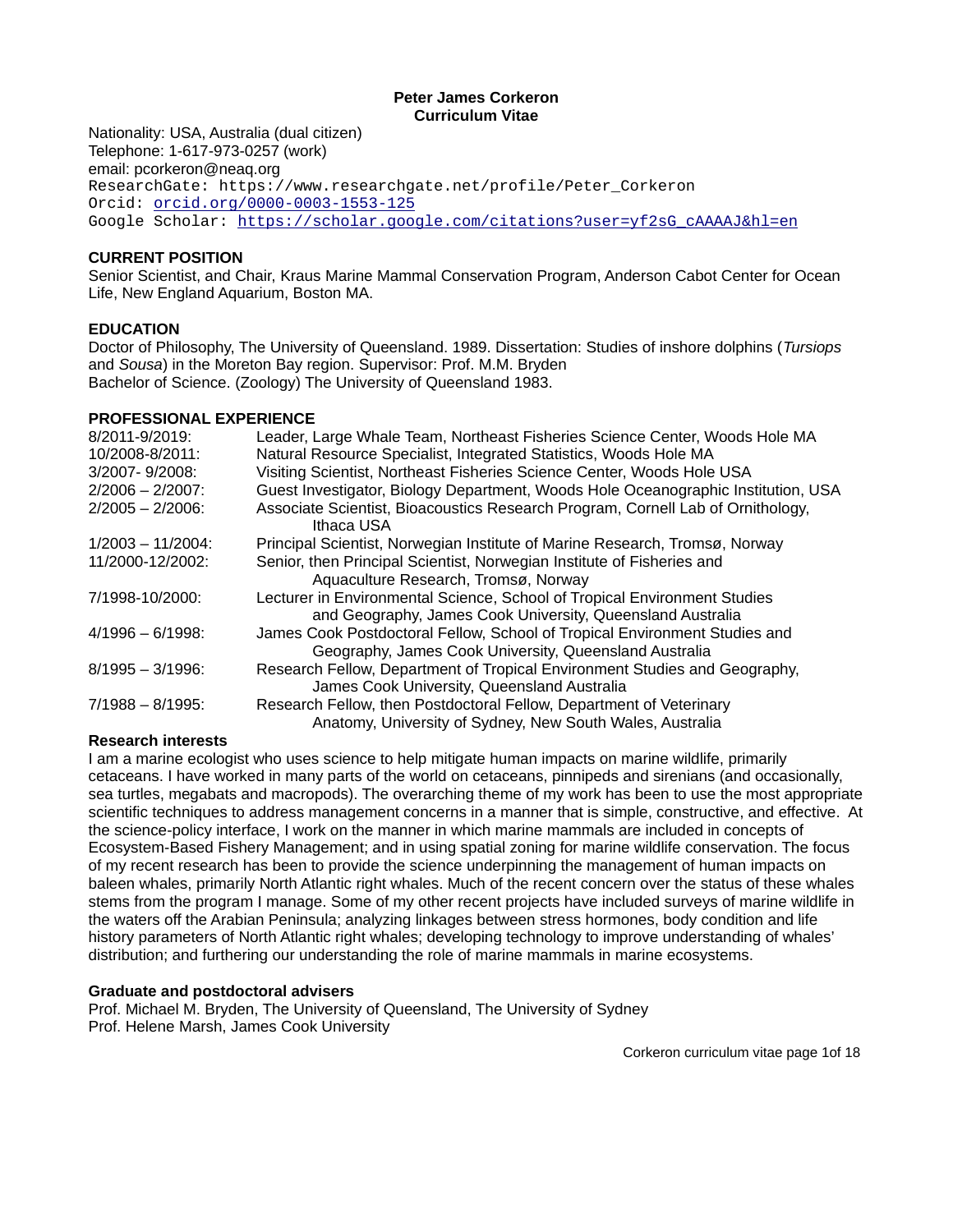# **Affiliations and society memberships**

*Current*

- Research Faculty, School for the Environment, University of Massachusetts Boston
- Adjunct Associate Professor, Biology Department, University of Massachusetts Dartmouth
- Guest Investigator, Biology department, Woods Hole Oceanographic Institution
- Charter member, The Society for Marine Mammalogy
- Member, IUCN Cetacean Specialist Group, 1999-
- Advisory Committee, Marine Mammal Center, Woods Hole Oceanographic Institution
- Member, Convention on Migratory Species expert working group dealing with the conservation implications of non-human culture and social complexity.
- Member, American Association for the Advancement of Science.

### *Prior*:

- Visiting Fellow, Bioacoustics Research Program, Cornell Lab of Ornithology 2005-2013.
- Adjunct Senior Scientist, New England Aquarium 2010-2011.
- Member, IWC (International Whaling Commission) Scientific Committee (2002, 2007,2009)
- 2000 2004: Member, ICES (International Council for the Exploration of the Sea) Working Group on Harp and Hooded Seals;
- 2000 2004: Member, ICES Working Group on Marine Mammal Ecology.

# **AWARDS**

James Cook Postdoctoral Fellowship, 1996 James Cook University, Australia.

US Public Sector Innovation award, 2018, for the *North Atlantic Right Whale Protection System* (with D Chevrier, T Cole, and S Van Parijs, Northeast Fisheries Science Center).

NOAA Bronze Award 2019. *For expanding international partnerships to assess changing right whale distributions and revealing causative factors to a tragic population decline.*(with several members of my research group, and 3 NOAA pilots).

# **ANIMAL CARE**

Chair, National Marine Fisheries Service, Atlantic & Gulf of Mexico Institutional Animal Care and Use Committee, 2017-2018.

# **LEADERSHIP**

### **Examples of advice to government:**

- 2018, 2019: Invited expert reviewer, (Canadian) National Marine Mammal Peer Review Committee meeting.
- April 2010 Invited expert witness, testified before the US Congressional (House) Subcommittee on Insular Affairs, Oceans and Wildlife oversight hearing on "Marine Mammals In Captivity: What Constitutes Meaningful Public Education?"
- 2007-2008 Qatar National Dugong Conservation Initiative: teaching staff of the Qatar Ministry of Environment on the design, conduct and analysis of aerial surveys for coastal marine mammals.
- 1989-2000 Scientific Adviser to the Hervey Bay Marine Park Advisory Committee (Queensland Australia), responsible for oversight of the first MPA established to manage whalewatching.

### **Contributions to international scientific peer review**

*Journal editorial duties:*

Marine Ecology Progress Series: Contributing Editor 2011-; Review Editor 2005-2011; Staff Anonymous Referee 2002-2005 Tourism in Marine Environments: Associate Editor 2003- Aquatic Biology. Contributing Editor 2007-2011

### *Other journal refereeing*

African Journal of Marine Science; Animal Conservation; Aquatic Conservation: Marine and Freshwater

Corkeron curriculum vitae page 2of 18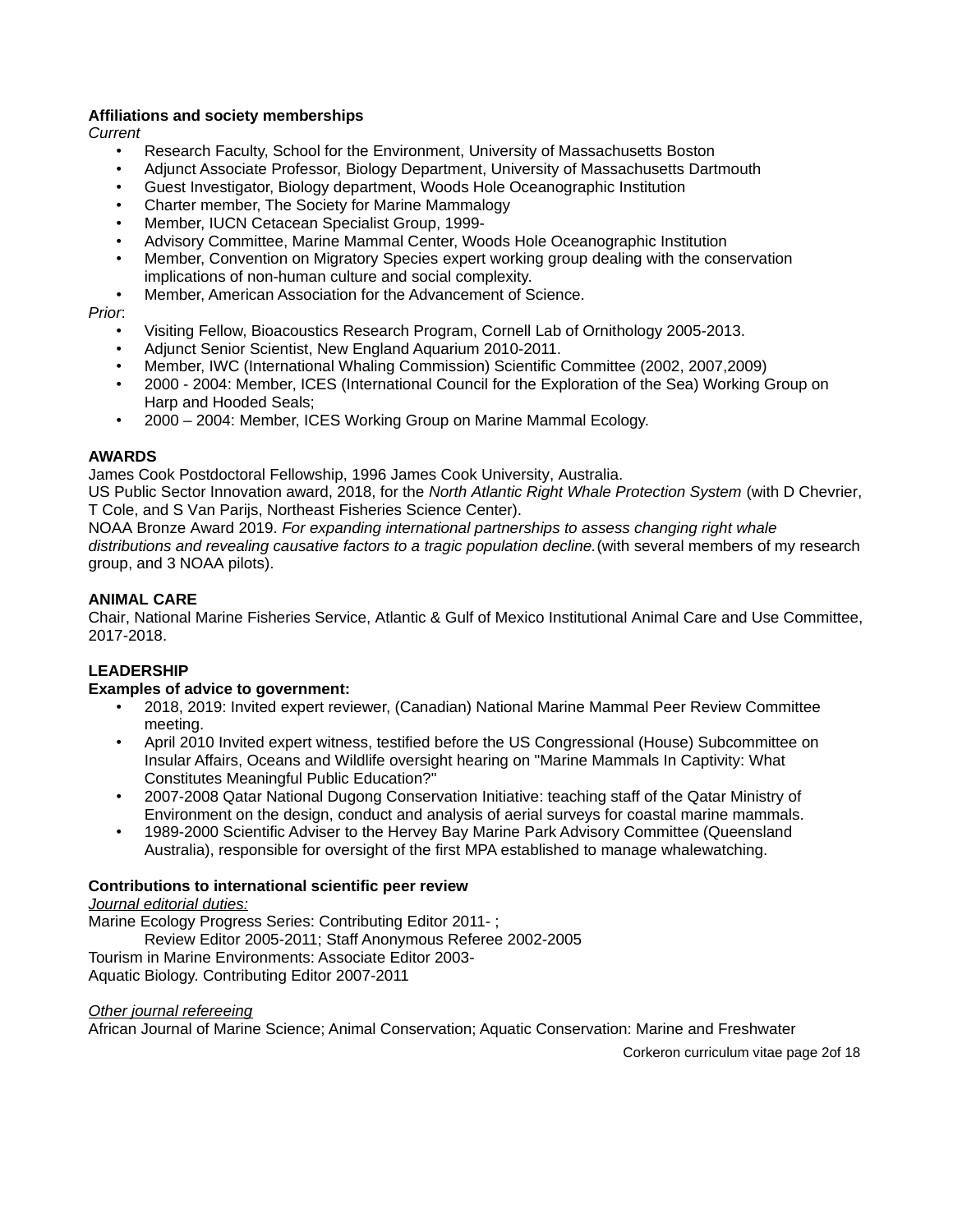Ecosystems; Aquatic Living Resources; Aquatic Mammals; Animal Behaviour; Asian Marine Biology; Australian Mammalogy; Behaviour; Behavioral Ecology and Sociobiology; Bioacoustics; Biological Conservation; BMC Ecology; Canadian Journal of Zoology; Canadian Journal of Fisheries and Aquatic Sciences; Conservation Biology; Diversity and Distributions; Ecography; Ecology Letters; Endangered Species Research; Environmental Management; Environmental Modelling and Software; Estuarine, Coastal and Shelf Science; Frontiers in Ecology and EnvironmentFrontiers in Ecology and Evolution; Frontiers in Marine Science; Journal of Applied Ecology; ICES Journal of Marine Science; Journal of Cetacean Research and Management; Journal of the Acoustical Society of America; Journal of Applied Ecology; Journal of Environment and Development; Journal of Investigative Dermatology; Journal of Mammalogy; Journal of the Marine Biological Association of the UK; Journal of Zoology London; Journal of Sustainable Tourism; Journal of Wildlife Management; Landscape and Urban Planning; Latin American Journal of Aquatic Mammals; Marine Biodiversity Records; Marine Biology; Marine Ecology Progress Series; Marine Mammal Science; Marine Policy; Mammalian Biology; Mammalian Species; PLoS ONE; Polar Biology; Proceedings of the Linnean Society of New South Wales; Proceedings of the National Academy of Sciences; Progress in Oceanography; Royal Society Open Science, South African Journal of Wildlife Research; Wildlife Research.

#### *Refereeing for granting agencies*

Alaska Sea Grants; Australian Research Council; Earthwatch Institute; Foundation for Research Development (South Africa); International Whaling Commission; National Science Foundation (USA); North Pacific Research Board; Sea World Research and Rescue Foundation Inc (Australia); RV Franklin (Australia); natural resource management agencies in Australia; internal and external NOAA grants.

#### *Conference committees*

Chief Editor, 22<sup>nd</sup> Biennial Conference on the Biology of Marine Mammals, Halifax, Nova Scotia, Canada. 2017.

#### **PUBLICATIONS**

Formally mentored graduate students, formally mentored undergraduates, informally mentored graduate students, postdocs.

### **Refereed publications**

*Perspectives and scientific correspondence in refereed journals:*

**Corkeron, P**. and Kraus SD. 2018. Baleen whale species at risk of extinction. *Nature* 554:169.

- Simmonds, M. and **Corkeron P**. 2016. A deal on whaling is a bad idea: a response to Gerber. *Frontiers in Ecology and Environment* 14:181–182 doi:10.1002/fee.1263
- Higham, J., Lusseau, D., Allen, S., **Corkeron, P.J**. and Bejder, L. 2015. Regulating whalewatching as a consumptive activity. *Journal of Sustainable Tourism*. 24:73-90.
- Risch D, **Corkeron PJ,** Ellison WT, Van Parijs SM (2014) Formal Comment to Gong et al.: Ecosystem Scale Acoustic Sensing Reveals Humpback Whale Behavior Synchronous with Herring Spawning Processes and Re-Evaluation Finds No Effect of Sonar on Humpback Song Occurrence in the Gulf of Maine in Fall 2006. *PLoS ONE* 9(10): e109225. doi:10.1371/journal.pone.0109225
- **Corkeron, P.J.** 2009. Marine mammals' influence on ecosystem processes affecting fisheries in the Barents Sea is trivial. *Biology Letters*. 5:204-206
- **Corkeron, P.J.** 2009. Reconsidering the science of scientific whaling. *Marine Ecology Progress Series* 375:305- 309.
- **Corkeron, P.J.** 2006. Opposing views of the "ecosystem approach" to fisheries management. *Conservation Biology* 20:617-619.
- **Corkeron, P.J.** 2004. Fishery Management and Culling. *Science*.306:1891.
- **Corkeron, P.J.** 2004. Whalewatching, iconography and marine conservation. *Conservation Biology.* 18:847-849.
- Connor R.C. and **Corkeron P.J.** 2001. Predation past and present: killer whales and baleen whale migration. *Marine Mammal Science* 17:436-439

*Journal articles:*

**Corkeron**, **P**, Hamilton, P, Bannister, J, Best, P, Charlton, C, Groch, KR, Findlay, K, Rowntree, V, Vermeulen, E, and Pace RM III. 2018. The recovery of North Atlantic right whales, *Eubalaena glacialis*, has been

Corkeron curriculum vitae page 3of 18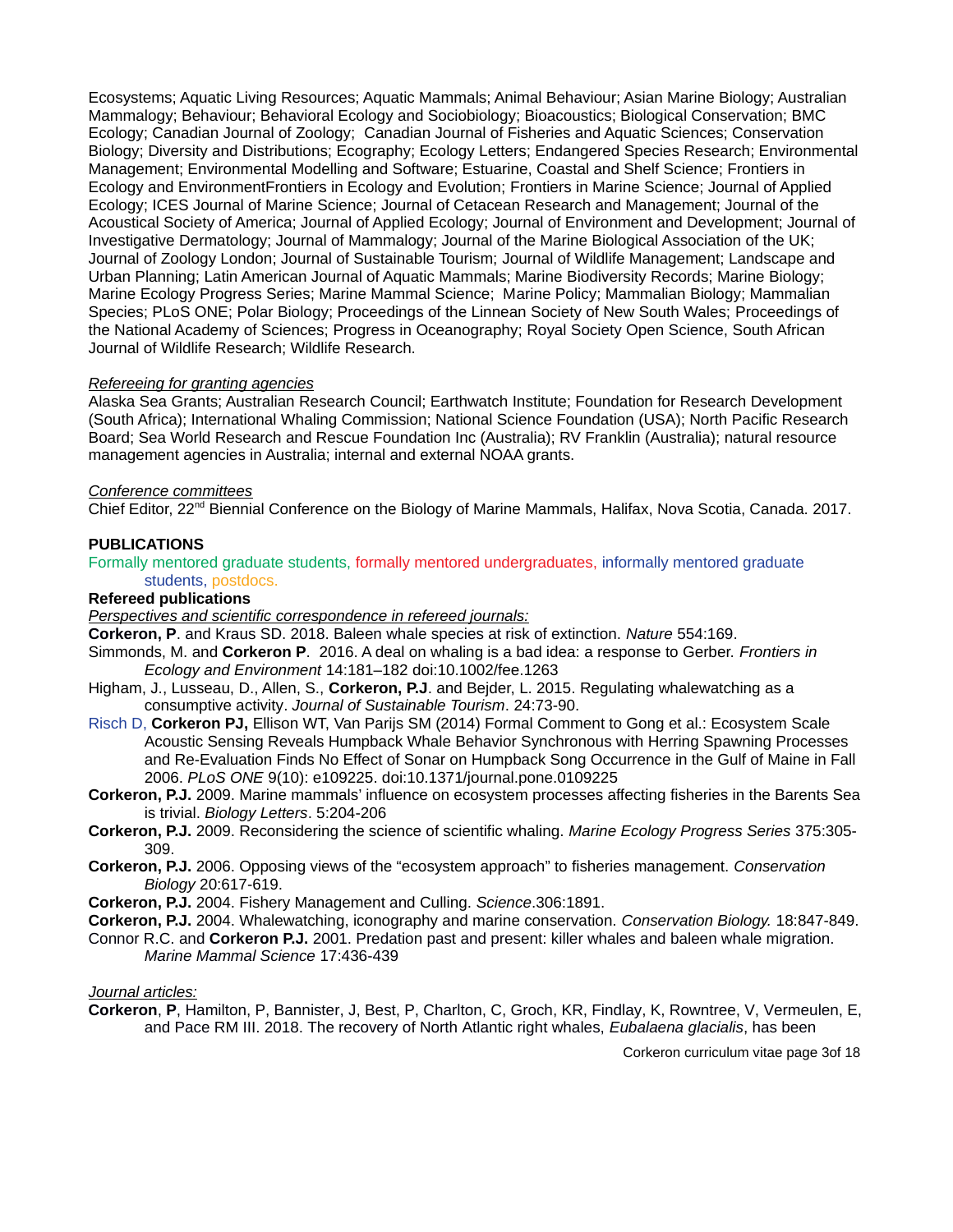constrained by human-caused mortality. *Royal Society Open Science*. 5: 180892. http://dx.doi.org/10.1098/rsos.180892

- Virgili, A (and many authors, including me) 2018. Combining multiple visual surveys to model the habitat of deep-diving cetaceans at the basin scale. *Global Ecology and Biogeography* 28:300-314
- Cholewiak, D, Izzi, A, Palka, D, **Corkeron, PJ** and Van Parijs SM. 2017. Beaked whales demonstrate a marked acoustic response to the use of shipboard echosounders. *Royal Society Open Science.* 4 170940
- Pace, RM III, **Corkeron, P** and Kraus, SD. 2017. State space mark recapture estimates reveal a recent decline in abundance of North Atlantic right whales. *Ecology and Evolution*. *<https://doi.org/10.1002/ece3.3406>*
- Davis G. et al (many authors) Long-term passive acoustic recordings track the changing distribution of North Atlantic right whales (*Eubalaena glacialis*) from 2004 to 2014. *Scientific Reports* 7:13460 doi: 10.1038/s41598-017-13359-3
- van der Hoop J, **Corkeron P** and Moore M. 2017 Entanglement is a costly life history stage in large whales. *Ecology & Evolution* 7:92–106. doi: *[10.1002/ece3.2615](http://dx.doi.org/10.1002/ece3.2615)*
- van der Hoop J, **Corkeron P,** Henry, AG, Knowlton, AR, and Moore M. 2016. Predicting lethal entanglements as a consequence of drag from fishing gear. *Marine Pollution Bulletin.* 115: 91-104, *<https://doi.org/10.1016/j.marpolbul.2016.11.060>*
- **Corkeron P**, Rolland RM, Hunt KE and Kraus SD. 2017. A Right Whale Pootree: Classification trees of fecal hormones identify reproductive states in North Atlantic right whales (*Eubalaena glacialis*)*. Conservation Physiology.* cox006, *<https://doi.org/10.1093/conphys/cox006>*
- van der Hoop J, **Corkeron P,** Kenney J, Landry S, Morin D, Smith J, and Moore M 2016. Drag from fishing gear entangling North Atlantic right whales. *Marine Mammal Science.* 32: 619-642
- Rolland, R.M., Parks, S.E., Hunt, K.H., Castellotte, M., **Corkeron, P.J**., Nowacek, D.P., Wasser, S.K., and Kraus, S.D. 2012. Evidence that ship noise increases stress in right whales. *Proceedings of the Royal Society of London, Series B.* 279:2363-2368
- Risch, D., **Corkeron, P.**, Van Parijs, S. and Ellison, W. 2012. Humpback whales singing behavior changes in response to an acoustic signal over 200 km away. *PLoS ONE* 7(1): e29741. doi:10.1371/journal.pone.0029741
- Mussoline S.E., D. Risch, C.W. Clark, L.T. Hatch, M.T. Weinrich, D. N. Wiley, M.A. Thompson, **P.J. Corkeron** and S.M. Van Parijs 2012. Seasonal and diel variation of the North Atlantic right whale up-call: implications for management and conservation in the Northwestern Atlantic Ocean. *Endangered Species Research.* 17:17-26
- **Corkeron, P.J**., Minton,G., Collins, T., Findlay, K., Willson A., and Baldwin, R. 2011. Spatial models of sparse data to inform cetacean conservation planning: an example from Oman. *Endangered Species Research*.15:39-52.
- Parra, G.J., **Corkeron, P.J.**, and Arnold P. Grouping and fission-fusion dynamics of Australian snubfin and Indo-Pacific humpback dolphins.*Animal Behaviour.* 82:1423-1433
- Clark, C.W., Brown, M. and **Corkeron, P.J.** 2010. Visual and acoustic surveys for North Atlantic right whales, *Eubalaena glacialis*, in Cape Cod Bay, Massachusetts, 2001-2005: management implications. *Marine Mammal Science*. 26:837-854
- Valsecchi, E. **Corkeron, P.J.**, Galli, P., Sherwin, W., Bertorelle, G. 2010. Genetic evidence for sex-specific migratory behaviour in in western South Pacific humpback whales. *Marine Ecology Progress Series* 398:275-286.
- Scarpaci, C., Nugegoda, D. and **Corkeron, P.J.** 2010. Nature-based tourism and the behaviour of bottlenose dolphins *Tursiops* spp. in Port Phillip Bay, Victoria, Australia. Victorian Naturalist 127(3): 64-70.
- Leaper, R., Lavigne, D.M., **Corkeron P**. and Johnston, D.W. 2009. Towards a precautionary approach to managing Canada's commercial harp seal hunt. *ICES Journal of Marine Science* 67:316-320.
- Van Opzeeland, I.C., **Corkeron, P.J.**, Risch, D., Stenson, G. and Van Parijs S.M. 2009. Geographic variation in vocalizations of pups and mother-pup behaviour of harp seals *Pagophilusgroenlandicus*. *Aquatic Biology* 6:109-120.
- Risch, D., Clark, C.W., **Corkeron, P.J.**, Elepfandt, A., Kovacs, K.M., Lydersen, C., Stirling, I. and Van Parijs, S.M. 2007. Vocalizations of male bearded seals (*Erignathus barbatus*) classification and geographical variation. *Animal Behaviour*. 73:747-762.
- Wolkers, H., **Corkeron, P.J.**, Van Parijs, S.M., Similä, T., and van Bavel, B. 2007. Accumulation and transfer of

Corkeron curriculum vitae page 4of 18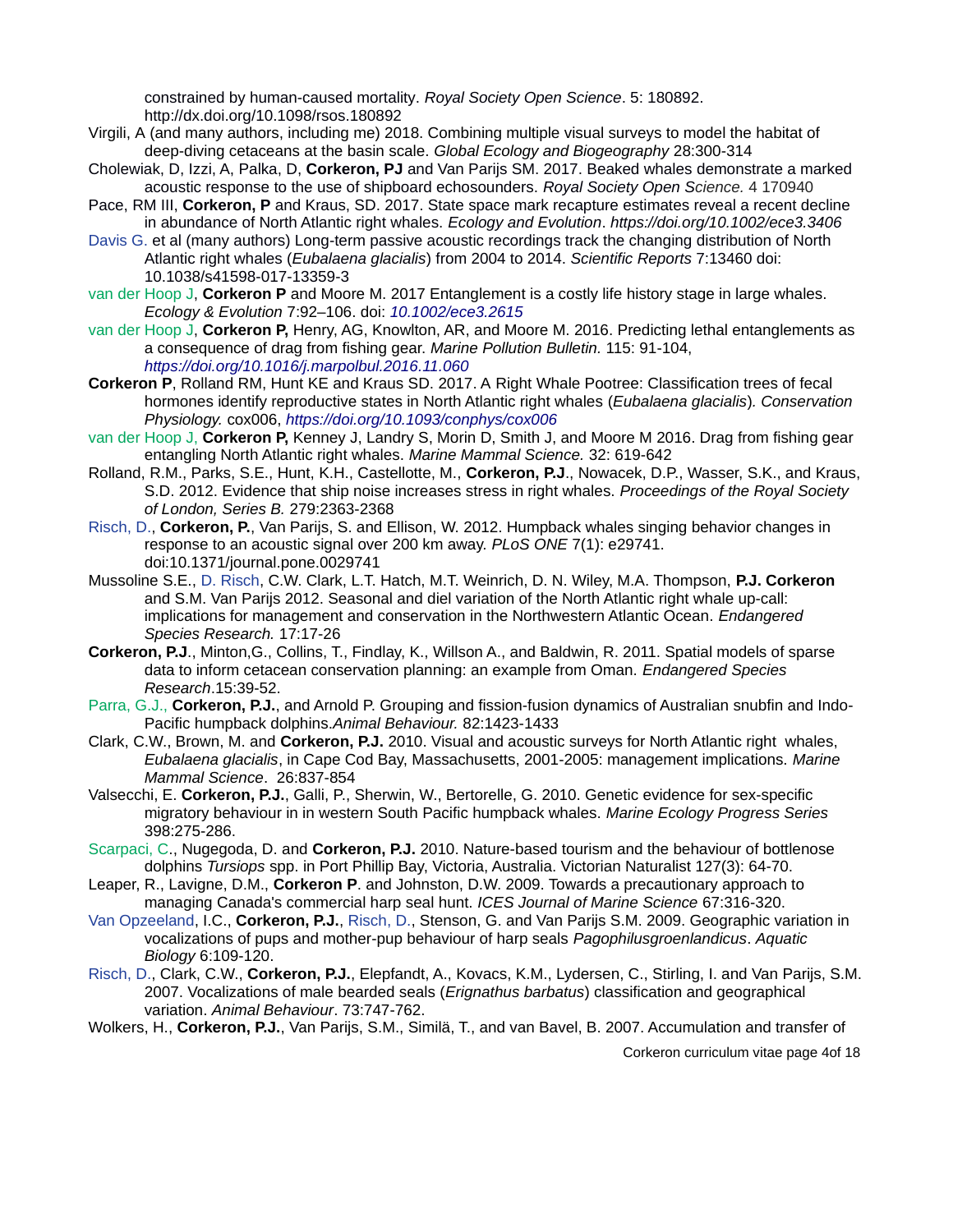contaminants in killer whales (*Orcinus orca*) from Norway: indications for contaminant metabolism. *Environmental Toxicology and Chemistry* 26:1582-1590.

- Parra, G.J., **Corkeron, P.J.** and Marsh H. 2006. Population sizes, site fidelity and residence patterns of Australian snubfin and Indo-Pacific humpback dolphins: implications for conservation. *Biological Conservation* 129:167-180.
- Parra, G.J., Schick, R., and **Corkeron, P.J.** 2006. Spatial distribution and environmental correlates of Australian snubfin and Indo-Pacific humpback dolphins. *Ecography* 29:1-11.
- Haug, T., Stenson, G.B., **Corkeron, P.J.** and Nilssen, K.T. 2006. Estimation of harp seal (*Pagophilus groenlandicus*) pup production in the North Atlantic completed: results from surveys in the Greenland Sea in 2002. *ICES Journal of Marine Science* 63:95-104.
- Van Opzeeland, I.C., **Corkeron, P.J**. Leyssen, T., Simila,T., and Van Parijs, S.M. 2005. Acoustic behaviour of Norwegian killer whales, *Orcinus orca* during carousel and seiner foraging on spring-spawning herring. *Aquatic Mammals* 31:110-119.
- Scarpaci, C., Nugegoda, D. and **Corkeron, P.J.** 2005. Tourists swimming with Australian fur seals (*Arctocephalus pusillus*) in Port Phillip Bay, Victoria, Australia: are tourists at risk? *Tourism in Marine Environments* 1:97-104.
- Hodgson, A.J., Marsh H. and **Corkeron, P.J.** 2004. Provisioning by tourists affects the behaviour but not the body composition of Mareeba rock wallabies (*Petrogale mareeba*). *Wildlife Research* 31: 451-456.
- Scarpaci, C., Nugegoda, D. and **Corkeron, P.J**. 2004. No significant improvement in compliance behaviour by "swim-with-dolphins" tour operations in Port Phillip Bay, Victoria. *Tourism in Marine Environments.* 1:41- 48.
- **Corkeron, P.J.** and Martin, A.R. 2004. Ranging and diving behaviour of two "offshore" bottlenose dolphins, *Tursiops* sp., off eastern Australia. *Journal of the Marine Biological Association of the UK.* 84:465-468.
- Parra, G.J., **Corkeron, P.J.** and Marsh, H. 2004. The Indo-Pacific humpback dolphin, *Sousachinensis* (Osbeck, 1765) in Australian waters: a summary of current knowledge. *Aquatic Mammals* 30:197-206.
- Chilvers, B.L. **Corkeron, P.J.** and Puotinin, M.L. 2003. The influence of trawling on the behaviour and spatial distribution of Indo-Pacific bottlenose dolphins, *Tursiops aduncus*, in Moreton Bay, Australia. *Canadian Journal of Zoology*. 81:1947-1955.
- Scarpaci, C., Nugegoda, D. and **Corkeron, P.J.** 2003. Behaviour and Ecology of the Bottlenose Dolphin (*Tursiops* sp.) in Port Phillip Bay, Victoria, Australia: an annual cycle. *The Victorian Field Naturalist,*  120(2):48-55.
- Van Parijs, S.M., **Corkeron, P.J**., Harvey, J., Hayes, S., Mellinger, D., Rouget, P., Thompson, P.M. Wahlberg, M. and Kovacs, K.M. 2003. Regional patterns in vocalizations of male harbor seals. *The Journal of the Acoustical Society of America*. 113:3403-3410.
- Scarpaci, C, Nugegoda, D., and **Corkeron, P.J.**, 2003. Compliance with regulations by "swim-with-dolphins" operations in Port Phillip Bay, Victoria, Australia. *Environmental Management.* 31:342-347.
- Chilvers, B.L. and **Corkeron, P.J**. 2003. Abundance of Indo-Pacific bottlenose dolphins *Tursiopsaduncus*, off Point Lookout, Australia. *Marine Mammal Science*. 19:85-95
- Van Parijs S.M. and **Corkeron, P.J**. 2002 Ontogeny of vocalisations in infant black flying foxes, *Pteropus alecto*. Behaviour 139:1111-1124.
- Van Parijs S.M., Smith, J. and **Corkeron. P.J**. 2002. Using calls to estimate the abundance of inshore dolphins; a case study with Pacific humpback dolphins, *Sousa chinensis*. *Journal of Applied Ecology*. 39:853-864.
- Chilvers, B.L. and **Corkeron, P.J**. 2002. Association patterns of bottlenose dolphins, *Tursiopsaduncus*, off Point Lookout, Queensland, Australia. *Canadian Journal of Zoology* 80:973-979
- Parra G.J., Azuma C., Preen A.R., **Corkeron P.J,** and Marsh H. 2002 Distribution and status of Irrawaddy dolphins, *Orcaella brevirostris*, in Australian waters. *The Raffles Bulletin of Zoology* 10:141-154
- Valsecchi E., Hale P.T., **Corkeron P.** and Amos W. 2002. Social structure in migrating humpback whales (*Megaptera novaeangliae*): a molecular analysis. *Molecular Ecology* 11: 507-518.
- Van Parijs S. and **Corkeron P.J.** 2001. Evidence for signature whistle production by a Pacific humpback dolphin. *Marine Mammal Science* 17:944-949.
- Chilvers, B.L. and **Corkeron P.J.** 2001. Trawling and bottlenose dolphins' social structure. *Proceedings of the Royal Society of London. Series B.* 268:1901-1906.
- Van Parijs S. and **Corkeron P.J.** 2001 Boat traffic affects the acoustic behaviour of Pacific humpback dolphins

Corkeron curriculum vitae page 5of 18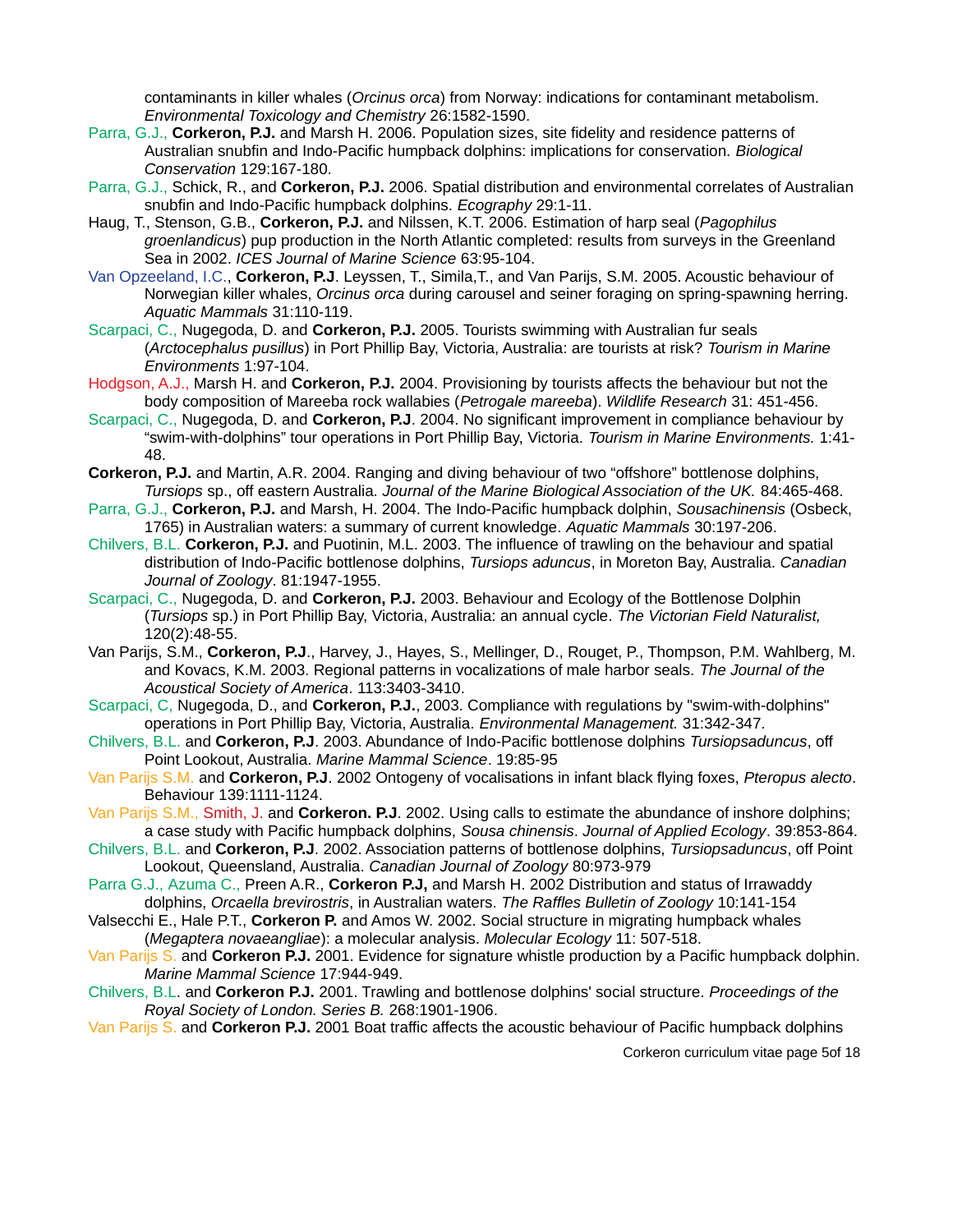*Sousa chinensis*. *Journal of the Marine Biological Association of the United Kingdom*. 81:533-538.

- Van Parijs S. and **Corkeron P.J**. 2001. Vocalisations and behaviour of Pacific humpback dolphins, *Sousa chinensis*. *Ethology*. 107:701-716.
- Parra G.J. and **Corkeron P.J.** 2001 Feasibility of using photo-identification techniques to study the Irrawaddy dolphin, *Orcaella brevirostris* (Owen in Gray 1866). *Aquatic Mammals*. 27:45-49.
- Chilvers B.L., **Corkeron P.J**. Blanshard W.H., Long T.R. and Martin A.R. 2001 A new compact VHF tag and attachment technique for small cetaceans. *Aquatic Mammals*. 27:11-15.
- **Corkeron P.J.** and Van Parijs S. 2001 Vocalisations of eastern Australian Risso's dolphins, *Grampusgriseus*. *Canadian Journal of Zoology*. 79:160-164.
- Van Parijs S., Parra G. and **Corkeron P.J.** 2000. Sounds produced by Australian Irrawaddy dolphins, *Orcaella brevirostris*. *Journal of the Acoustical Society of America*. 108:1938-1940.
- Scarpaci C, Bigger S.W., Saville T.A, **Corkeron P.J.** and Nugegoda D. 2000. Bottlenose dolphins, *Tursiops truncatus,* increase whistling in the presence of "Swim-with-dolphin" tour operations. *Journal of Cetacean Research and Management.* 2:183-185.
- Marsh H., Eros C., **Corkeron P.J**. and Breen B. 1999. A conservation strategy for dugongs: implications of Australian research. *Marine and Freshwater Research* 50:979-990.
- **Corkeron P.J**. and Connor R. C. 1999. Why do baleen whales migrate? *Marine Mammal Science*. 15:1228-1245
- **Corkeron, P.J.**, Ensor P. and Matsuoka K. 1999. Observations of blue whales feeding in Antarctic waters. *Polar Biology.* 22:213-215
- **Corkeron P.J**., Morissette N.M., Porter L.J., and Marsh H. 1997. Distribution and status of humpback dolphins, Sousa chinensis, in Australian waters. Asian Marine Biology 14:49-59
- Valsecchi E., Palsbøll P., Hale P., Glockner-Ferrari D., Ferrari M., Clapham P., Larsen F., Mattila D., Sears R., Sigurjonsson J., Brown M., **Corkeron P.** and Amos B. 1997. Microsatellite genetic distances between oceanic populations of the humpback whale (*Megaptera novaeangliae*). *Molecular Biology and Evolution* 14:355-362.
- **Corkeron P.J.**, Leh C., Andau P., Wong M. and Leatherwood S. 1995. Cetaceans of Northern Borneo. *Brunei Museum Journal*. 10:55-64.
- **Corkeron P.J.** 1995. Humpback whales (*Megaptera novaeangliae*) in Hervey Bay. Behaviour and interactions with whalewatching vessels. *Canadian Journal of Zoology* 73:1290-1299.
- Schultz K.W., Cato D.H., **Corkeron P.J.** and Bryden M.M. 1995. Low frequency narrowband sounds produced by bottlenose dolphins. *Marine Mammal Science*. 11:503-509.
- Brown M.R. and **Corkeron P.J.** 1995. Pod characteristics of humpback whales, *Megapteranovaeangliae*, migrating off Point Lookout, Queensland. *Behaviour* 132:163-179.
- Brown M.R., **Corkeron P.J.**, Hale P.T., Schultz K.W. and Bryden M.M. 1995. Evidence for a sex-segregated migration in humpback whales, *Megaptera novaeangliae.Proceedings of the Royal Society of London, Series B.* 259:229-234
- Schultz K.W. and **Corkeron P.J.** 1994. Interspecific differences in whistles produced by inshore dolphins in Moreton Bay, Queensland, Australia. *Canadian Journal of Zoology*. 72:1061-1068.
- Brown M.R., Corkeron P.J., Hale P.T., Schultz K.W. and Bryden M.M. (1994) Behavioural responses of east Australian humpback whales to biopsy sampling. *Marine Mammal Science* 10:391-400.
- **Corkeron P.J**., Brown M.R., Slade R.W. and Bryden M. 1994. Humpback whales (*Megapteranovaeangliae*  Cetacea: Balaenopteridae) in Hervey Bay. *Wildlife Research* 21(3):293-305.
- Baker C.S., Slade R.W., Bannister J.L., Abernethy R.B., Weinrich M.T., Lien J., Urban R., **Corkeron P.J.**, Calambokidis J., Vasquez O. and Palumbi S.R. 1994. Hierarchical structure of mtDNA gene flow among humpback whales world-wide. *Molecular Ecology* 3:313-327.
- **Corkeron P.J.** and Bryden M.M. 1992. Sightings of Risso's dolphins, *Grampus griseus* (Cetacea: Delphinidae) off Fraser Island, Queensland. *Australian Mammalogy* 15:129-130.
- Green A. and **Corkeron P.J.** 1991. An attempt to establish a dolphin feeding station at Moreton Island, Queensland. *Aquatic Mammals*. 17:125-129.
- **Corkeron P.J.**, Morris R.J. and Bryden M.M. 1987. A note on the healing of large wounds in bottlenose dolphins, Tursiops truncatus. *Aquatic Mammals* 13:96-98.
- **Corkeron P.J**., Morris R.J. and Bryden M.M. 1987. Interactions between bottlenose dolphins and sharks in Moreton Bay, Queensland. *Aquatic Mammals* 13:111-114.

Corkeron curriculum vitae page 6of 18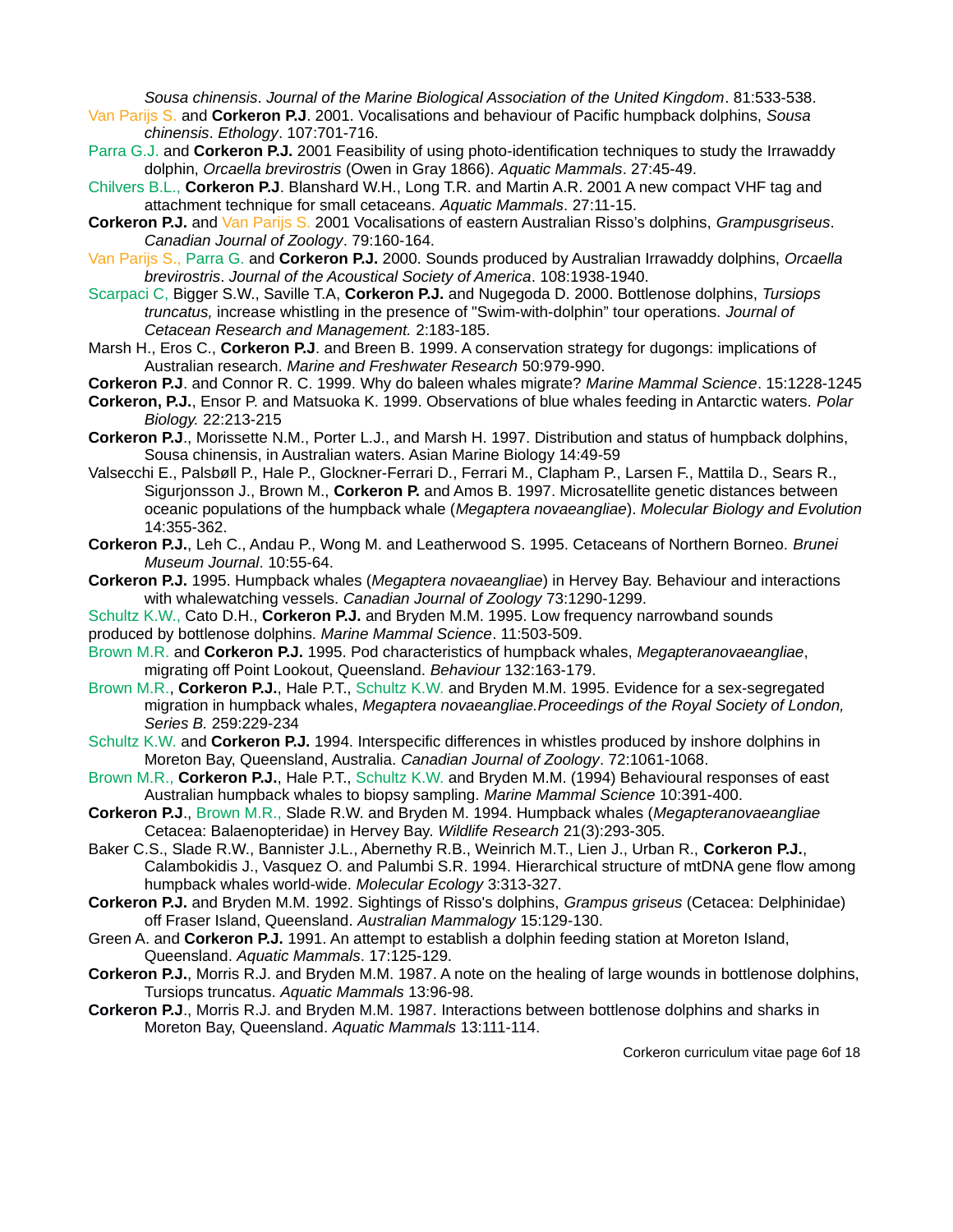*Refereed Book Chapters*

- **Corkeron, P.J.** 2014. Human attitudes and values: tradition and transformation and zombies. Pp 48-56 in Higham, J.E.S., Bejder, L. & Williams, R. (Eds). (2014). *Whale-watching, sustainable tourism and ecological management.* Cambridge University Press. 418pp. ISBN: 978-0-521-19597-3.
- **Corkeron, P.J**. 2006. How shall we watch whales? pp 161-170 in D.M. Lavigne (ed). *Gaining Ground: In Pursuit of Ecological Sustainability. Proceedings of an International Forum*. The International Fund for Animal Welfare, Guelph, Canada and the University of Limerick, Limerick, Ireland.
- **Corkeron P.J.** 1997. Bottlenose dolphins, *Tursiops truncatus*, in southeast Queensland waters: social structure and conservation biology. pp 1-10 in Hindell M. and Kemper C. (eds) *Marine mammal research in the southern hemisphere. Volume 1. Status, ecology and medicine*. Surrey Beatty and Sons. Chipping Norton. Australia
- Irvine A., Bryden M.M., **Corkeron P.J**. and Warneke R.M. 1997. A census of fur seals at Montague Island. Pp 56- 62 in Hindell M. and Kemper C. (eds) *Marine mammal research in the southern hemisphere. Volume 1. Status, ecology and medicine.* Surrey Beatty and Sons. Chipping Norton. Australia
- Marsh H., **Corkeron P.J.**, Limpus C.J., Shaughnessy P.D. and Ward T.M. 1995. The reptiles and mammals in Australian seas: their status and management. pp 151-166 in Zann L. P. and Kailola P (eds) *"The state of the marine environment report for Australia. Technical Annex: 1"*. Great Barrier Reef Marine Park Authority. Townsville.
- Marsh H., **Corkeron P.J**., Limpus C.J., Shaughnessy P.D. and Ward T.M. 1994. Conserving marine mammals and reptiles in Australia and Oceania. pp 225-244 in Moritz C. and Kikkawa J. (eds) *"Conservation biology in Australia and Oceania".* Surrey Beatty and Sons, Chipping Norton. Australia
- **Corkeron P.J.** 1990. Aspects of the behavioural ecology of inshore dolphins, *Tursiops truncatus* and *Sousa chinensis* in Moreton Bay, Australia. pp 285-294 in Leatherwood S. and Reeves R. R. (eds). *"The bottlenose dolphin."* Academic Press. San Diego. USA
- **Corkeron P.J.**, Bryden M.M. and Hedstrom K. 1990. Feeding by bottlenose dolphins in association with trawling operations in Moreton Bay, Australia. pp 329-336 in Leatherwood S. and Reeves R. R. (eds). *"The bottlenose dolphin."* Academic Press. San Diego. USA

*Refereed encyclopedia entries*

- **Corkeron P.J.** 2017. Captivity pp 183-188 in Würsig B.,Thewissen J.G.M. and Kovacs, K. *The Encyclopedia of Marine Mammals. Third Edition*. Academic Press. San Diego. USA
- **Corkeron P.J.** 2009. Captivity pp 183-188 in Perrin W.F., Würsig B. and Thewissen J.G.M. *The Encyclopedia of Marine Mammals. Second Edition*. Academic Press. San Diego. USA

**Corkeron P.J.** 2002. Captivity. pp 192-197 in Perrin W.F., Würsig B. and Thewissen J.G.M. *The*

*Encyclopedia of Marine Mammals*. Academic Press. San Diego. USA

**Corkeron P.J**. and Van Parijs S. 2001. Marine mammal migrations and movement patterns. in Steele J.H., Turekian K.K. and Thorpe S.A. (eds). *Encyclopedia of Ocean Sciences.* Academic Press. Pp 1603-1611.

# *Refereed conference publications.*

- **Corkeron, P.J.** 2007. Can fisheries problems be solved by culling marine mammals? In *Marine Nature Conservation in Europe 2006. Proceedings of the Symposium, May 2006.* Kraus, J.C., von Nordhein, H. and Bräger, S. (eds). Bundesamt für Naturschutz, Bonn, Germany.
- **Corkeron P.J.** and Van Parijs S. 2001. Beyond bottlenoses: a comparative study of the sounds produced by sympatric delphinids*. Proceedings of the 17th International Congress on Acoustics, Rome.*
- **Corkeron, P.J.** Van Parijs S.M. and Marsh H. 1998. Humpback whale management and research in Australasia and the South Pacific: future directions. *Report to the Australian and New Zealand Environment Conservation Council*.
- **Corkeron P.J.** 1997. The status of cetaceans in the Great Barrier Reef Marine Park. pp 283-287 In Wachenfeld D., Oliver J. and. Davis K. (eds) *The state of the GBR World Heritage Area report*.
- Marsh H. and **Corkeron P.J.** 1997. The status of the dugong in the Great Barrier Reef region. pp 231-247 in Wachenfeld D., Oliver J. and. Davis K. (eds) *The state of the GBR World Heritage Area report.*
- **Corkeron P.J.** 1996. Priorities for research into whalewatching in Australia: a scientist's view. pp 123-136 in

Corkeron curriculum vitae page 7of 18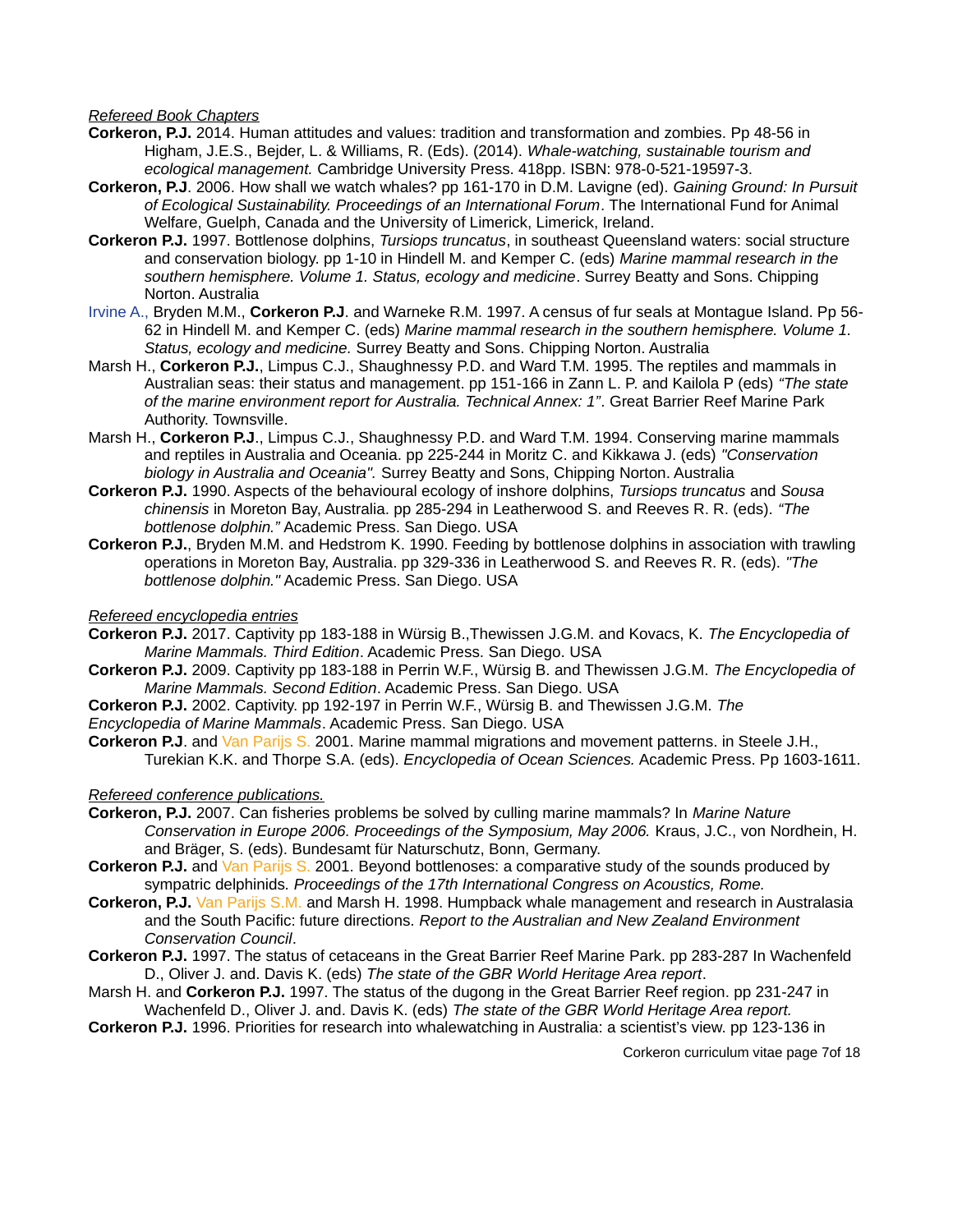Colgan K. (ed) *"Encounters with Whales 95".*

Preen A., Thompson J. and **Corkeron P.J.** 1992. Wildlife and management: dugongs, waders and dolphins. pp 61-70 in Crimp O. N. (ed) *"Moreton Bay in the balance"*. Australian Littoral Society and Australian Marine Science Consortium. Brisbane. 127pp.

### *Examples of refereed research reports*

- Rosel, PE, **Corkeron, P**, Engleby, L, Epperson, D, Mullin, KD, Soldevilla, MS and Taylor, BL. 2016. Status review of Bryde's whales (*Balaenoptera edeni*) in the Gulf of Mexico under the Endangered Species Act. *NOAA Technical Memorandum NMFS-SEFSC-692*.
- Nilssen KT, **Corkeron P**, Haug T, Skavberg NE, Jenssen BM and Henriksen G. 2004 Status for havertbestandens ungeproduksjon langs norskekysten i 2001-2003. *Fisken og Havet*. 59pp. Available at: http://hdl.handle.net/11250/113433 (in Norwegian).
- Haug T, **Corkeron P,** Nilssen KT and Stenson GB. 2002. Report from aerial surveys of ice breeding seals in the Greenland Sea pack-ice during the 2002 whelping season. *Fiskeriforskning Report 8/2002*.
- Marsh H., **Corkeron P.J.**, Breen B. and Morissette 1999. The dugong Dugong dugon. An action plan for its conservation in Australia. Report to the Australian Nature Conservation Agency.
- Marsh H., **Corkeron, P.J.**, Preen A.R. and Pantus F. 1998. Aerial survey of the marine wildlife in Gulf of Carpentaria waters adjacent to Queensland. Report to Environment Australia. 59pp.
- **Corkeron P.J.** 1996. Species synopses for *Tursiops*, *Sousa* and *Orcaella*. in Bannister J., Warneke R and Kemper C. The Action Plan for Australian cetaceans. Report to the Australian Nature Conservation Agency.
- Marsh H. and **Corkeron P.J.** 1996. The status of the dugong in the northern Great Barrier Reef Marine Park. Report to the Great Barrier Reef Marine Park Authority. 57pp.
- Marsh H., **Corkeron P.J**., Lawler I. R., Lanyon J.M. and Preen A.R. 1996. The status of the dugong in the southern Great Barrier Reef Marine Park. Great Barrier Reef Marine Park Authority Research Publication 41. 80pp.
- Marsh H, Delean S., **Corkeron P. J.**, and De'ath G. 1996. Spatial and temporal variation in dugong abundance in the Orman Reef area in Torres Strait. Report to the Australian Fisheries Management Authority. 20pp.

#### **Other publications**

*Book reviews*

**Corkeron P.J.** 2007.Review of "Ecology and Ecosystem Conservation" Ecoscience 14: 546-547.

- **Corkeron P.J.** 1997. Review of "Gillnets and cetaceans, IWC Special Issue 15". Australian Zoologist. 32: 328
- **Corkeron P.J**. 1995. Review of "Biology of northern hemisphere pilot whales, IWC Special Issue 14". Australian Zoologist. 30: 112
- **Corkeron P.J**. 1991. Review of "Individual recognition of cetaceans: use of photo-identification and other techniques, IWC Special Issue 12". Australian Zoologist 27:47-48

### *Working papers at international meetings*

- Baldwin, R. M., Collins, T., Minton, G., Willson, A., and **Corkeron, P**. 2011. Arabian Sea humpback whales 2011 update: resights, bubble feeding and hotspots. Report to the Scientific Committee of the International Whaling Commission. SC/63/SH27. 5pp.
- Baldwin, R. M., Collins, T., Minton, G., Findlay, K., **Corkeron, P**., Willson, A., and Van Bressem, M. 2010. Arabian Sea humpback whales: Canaries for the Northern Indian Ocean? Report to the Scientific Committee of the International Whaling Commission. SC/62/SH20. 5pp.
- **Corkeron, P.J.** The usefulness of marine protected areas in marine mammal management. Paper presented at the ICES Working Group on Marine Mammal Ecology, Pasaia, Spain, March 2004.
- **Corkeron, P.J.** Another look at gut contents. Paper presented at the Joint ICES/NAFO Working Group on Harp and Hooded Seals (WGHARP) Archangelsk, Russia, September 2003
- Haug, T., Stenson, G.B., **Corkeron, P.J**., and Nilssen, K.T. Estimation of harp seal (*Pagophilus groenlandicus*) pup production in the North Atlantic completed: results from surveys in the Greenland Sea in 2002. Paper presented at the Joint ICES/NAFO Working Group on Harp and Hooded Seals (WGHARP) Archangelsk, Russia, September 2003

Corkeron curriculum vitae page 8of 18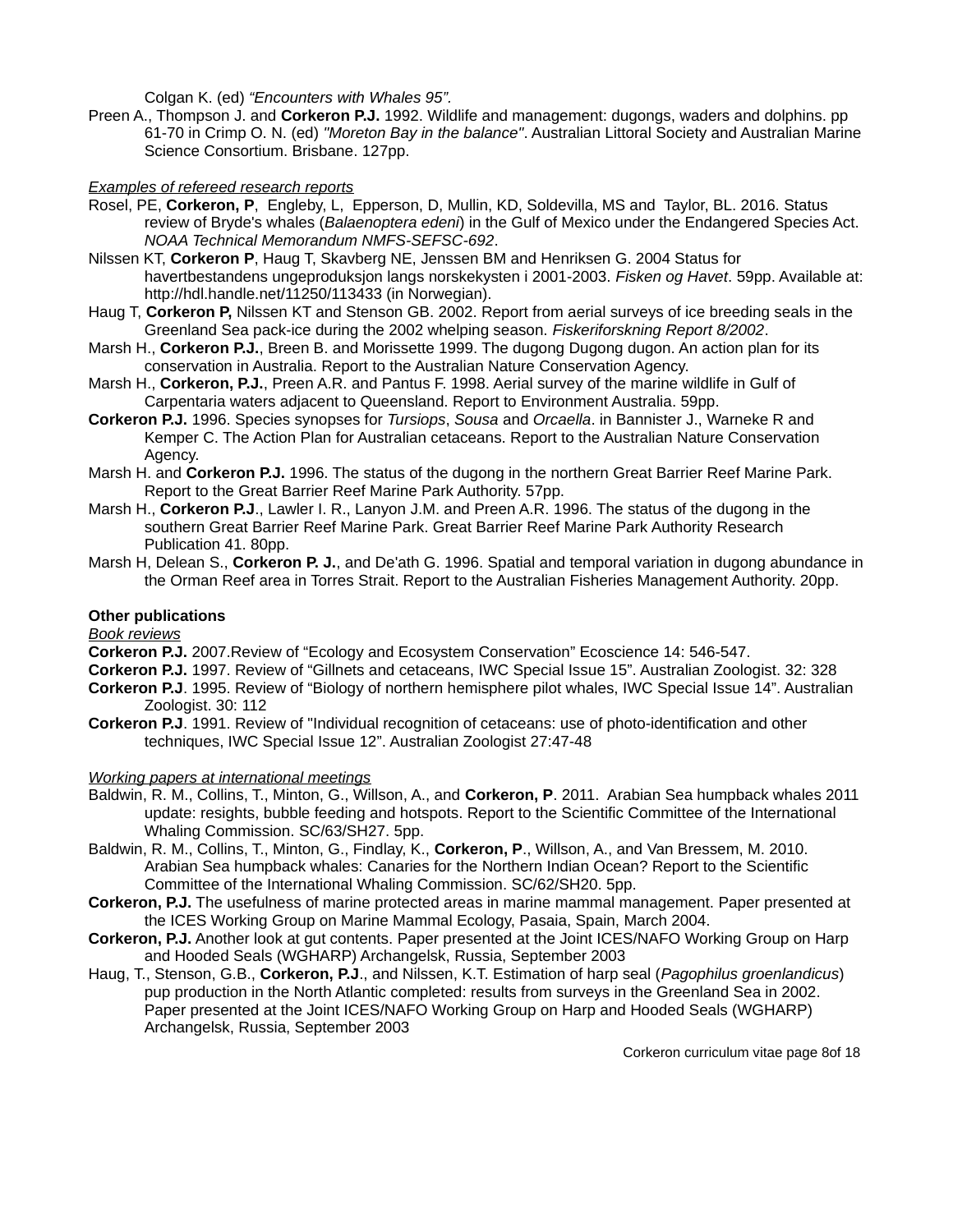- Frie, A.K., Svetocheva, O., Lindblom, L., Skavberg, N.-E., **Corkeron, P.** and Haug, T. 2003. Preliminary results of a Russian/Norwegian crossreading experiment on age determination of harp seals (*Pagophilus groenlandicus*). Joint ICES/NAFO Working Group on Harp and Hooded Seal, Arkhangelsk, Russia, 2-6 September 2003, WP SEA 131: 8 pp.
- Nilssen, K.T., **Corkeron, P.J**., and Haug, T. Status of the Norwegian grey seal, *Halichoerus grypus*, population. Paper SC/11/GS/8 presented to the NAMMCO Scientific Committee Working Group on Grey Seals April 2003.
- **Corkeron, P.J.**, Nilssen, K.T. and Haug, T. 2003. Data requirements for estimating the abundance of Norwegian grey seals, *Halichoerus grypus*, using pup counts. Paper SC/11/GS/12 presented to the NAMMCO Scientific Committee Working Group on Grey Seals April 2003.
- **Corkeron, P.J**. and Van Parijs, S.M. Pacific humpback dolphins, sound and management: a review. Paper SC/54/SM29 presented to the IWC Scientific Committee April/May 2002. 9pp.
- Parra, G., **Corkeron, P.J**. and Marsh, H. The Indo-Pacific Humpback dolphin, *Sousa chinensis* (Osbeck, 1765) in Australian waters: a summary of current knowledge and recommendations for their conservation. Paper SC/54/SM27 presented to the IWC Scientific Committee April/May 2002. 28pp.
- Haug T, Nilssen KT, **Corkeron P**, Lindblom L (2002) Diets of harp and hooded seals in drift ice waters along the east coast of Greenland. Working paper SC/10/16 to the NAMMCO Scientific Committee meeting, 17– 19 September 2002, Reykjavik
- **Corkeron, P.J.**, Haug, T., Haugen, R., and Nilssen, K.T. Modelling the abundance of grey seals, *Halichoerus grypus*, from pup counts. Working Paper 3 at the ICES Working Group on Marine Mammal Populations and Habitats (WGMMPH) 2001.
- Nilssen, K.T., Haug, T., **Corkeron, P.**, and Lindblom, C. On the diet of grey seals *Halichoerus grypus* in Lofoten and Finnmark, North Norway. Working Paper 5 at the ICES WGMMPH 2001
- **Corkeron, P.J.** Whalewatching management and research in Australia. Paper SC/50/WW5 presented to the IWC Scientific Committee April/May 1998.
- Scarpaci C., **Corkeron P.J.** and Nugegoda D. Minimal operator compliance to wild human-dolphin-swimming regulations in Port Phillip Bay, Victoria. Meeting of the Subcommittee on Whalewatching, Scientific Committee of the International Whaling Commission, Adelaide, 2000.
- Brown M.R., Buckland S.T., **Corkeron P.J.**, and Bryden M.M. Estimates of abundance of east Australian humpback whales from land-based surveys at Point Lookout, North Stradbroke Island 1980-1993. Paper SC/47/SH25 presented at the annual meeting of the International Whaling Commission, Dublin 1995.
- Brown M.R., **Corkeron P.J**., Schultz K.W., Bryden M.M. and Hale P.T. Evidence for a sex-segregated migration in the humpback whale (*Megaptera novaeangliae*). Paper SC/46/SH22 presented at the annual meeting of the International Whaling Commission. Puerto Vallarta 1994.
- Bryden M.M., Brown M.R., and **Corkeron P.J**. Survey of humpback whales (*Megapteranovaeangliae*) off eastern Australia, 1991. Paper SC/45/SHBa19 presented at the annual meeting of the International Whaling Commission, Kyoto 1993.

# *Newsletter articles*

- **Corkeron P.J.** 2004. Cetacean conservation and "Ecosystem-based fisheries management". *FINS: The newsletter of ACCOBAMS, the Agreement on the Conservation of Cetaceans of the Black Sea, Mediterranean Sea and Contiguous Atlantic Area.*1(2):2-5
- Van Parijs, S.M. and **Corkeron P.J**. 2001. Boats, humpback dolphins, and the noises that they both make. *Marine Biological Association News* 26:3.
- Chilvers, B.L. and **Corkeron P.J**. 2000. Another unsuccessful attempt to suction-cup tag bottlenose dolphins. *Marine Mammal Society Newsletter.* June 2000.

### *Chapters in books and magazines for general readership*

**Corkeron P.J.** accepted Bryde's whales in *Mammals of Australia*. 4<sup>th</sup> edition.

**Corkeron P.J**. 2011. Whales. in *"Wild Guide to Moreton Bay"*. Second edition. Queensland Museum, Brisbane **Corkeron P.J**. 2011. Dolphins. in *"Wild Guide to Moreton Bay"*. Second edition. Queensland Museum, Brisbane **Corkeron P.J.** 1998. Dolphins. pp 367-369 in *"Wild Guide to Moreton Bay"*. Queensland Museum, Brisbane. **Corkeron P.J.** 1995. Dolphins. pp 317-318 in *"Wildlife of Greater Brisbane"*. Queensland Museum, Brisbane.

Corkeron curriculum vitae page 9of 18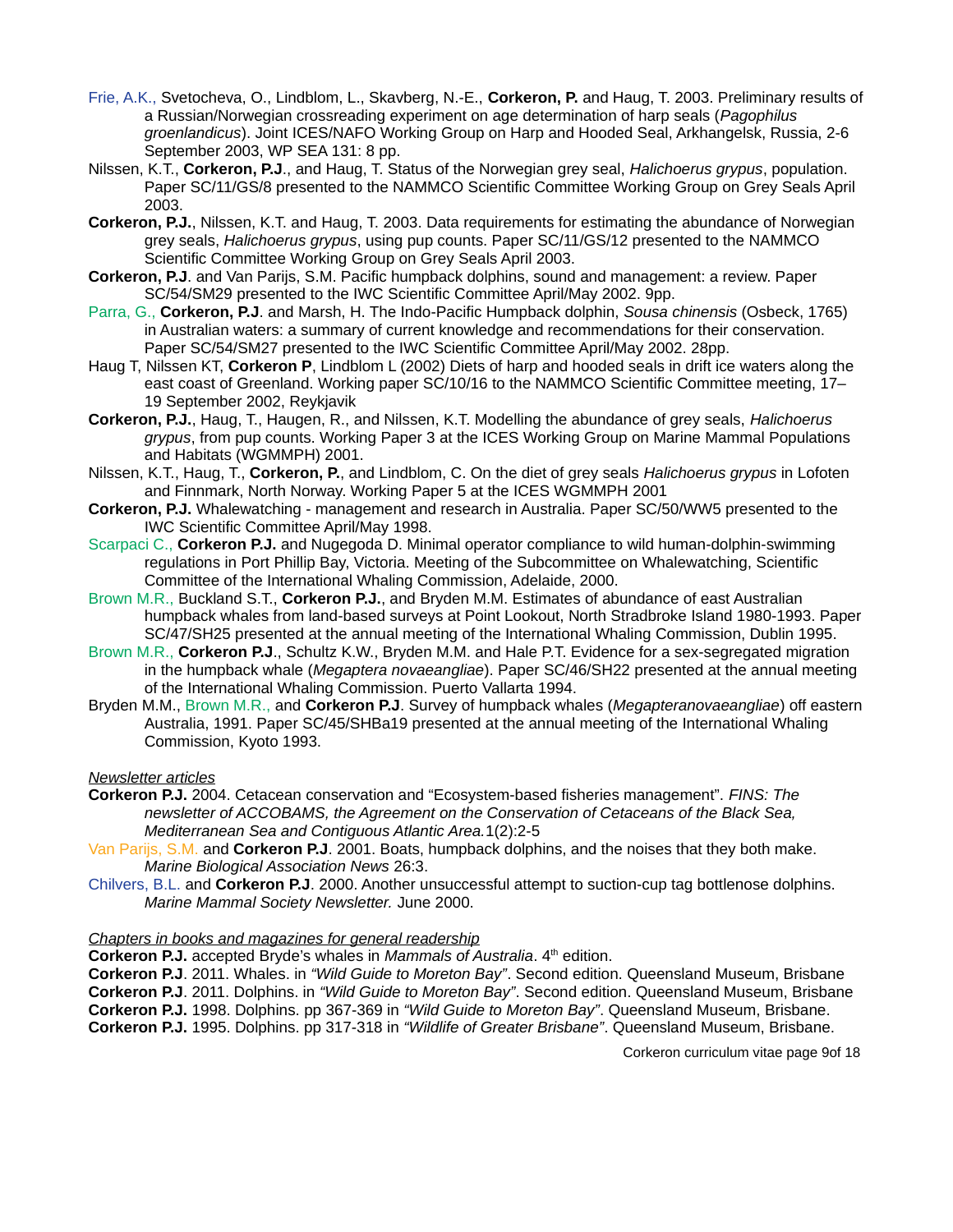**Corkeron P.J**. 1990. Study of human/ whale interaction in Hervey Bay. *Sounds of Oceania.* Autumn 1990. 6.

**Corkeron P.J.** 1988. Ecology and distribution. pp 84-99 in Bryden M. M. and Harrison R. (eds). *"Whales, dolphins and porpoises"*. Weldons Publishing, Sydney.

**Corkeron P.J.** 1988. Social Behaviour. pp 142-159 in Bryden M. M. and Harrison R. (eds). *"Whales, dolphins and porpoises"*. Weldons Publishing, Sydney.

Bryden M.M. and **Corkeron P.J**. 1988. Intelligence. pp 160-165 in Bryden M. M. and Harrison R. (eds). *"Whales, dolphins and porpoises".* Weldons Publishing, Sydney.

**Corkeron P.J.** 1988. The dolphins of Moreton Bay. *Underwater Magazine*. 23:38-39.

**Corkeron P.J.** 1985. Dolphins in the wild. *Wildlife in Australia*. 22(3):5-7

### **UNIVERSITY TEACHING**

#### **Graduate students**

| .                     |                                               |
|-----------------------|-----------------------------------------------|
| J van der Hoop:       | 2013 - 2017 MIT/WHOI joint program USA        |
| G. Parra:             | 1998-2004 James Cook University, Australia    |
| C. Scarpaci:          | 1998-2004 RMIT University, Australia          |
| <b>B.L. Chilvers:</b> | 1997-2001 James Cook University, Australia    |
| S.R. Burnell:         | 1992-1999 The University of Sydney, Australia |
| M.R. Brown:           | 1991-1997 The University of Sydney, Australia |
|                       |                                               |

MSc

| R Cicciarella    | 2019 - U Mass Dartmouth USA                               |
|------------------|-----------------------------------------------------------|
| N. Jensen:       | 2003-2005 Norwegian College of Fisheries Sciences, Norway |
| T-R. Touminen:   | 2003-2005 Norwegian College of Fisheries Sciences, Norway |
| D. Zanoni:       | 2002-2004 Norwegian College of Fisheries Sciences, Norway |
| D. Risch:        | 2003-2004 Humboldt University, Germany                    |
| J. Lalime-Bauer: | 1997-2004 James Cook University Australia                 |
|                  |                                                           |

*BSc Honors*

| D. Curran:       | 2000 James Cook University, Australia   |
|------------------|-----------------------------------------|
| J. Smith:        | 2000 James Cook University, Australia   |
| J. Foxlee:       | 1999 James Cook University, Australia   |
| A. Hodgson:      | 1998 James Cook University, Australia   |
| S. Allen 1996:   | The University of Queensland, Australia |
| J. Harrap 1990:  | The University of Queensland, Australia |
| S. Rodda 1990:   | The University of Queensland, Australia |
| K. Schultz 1990: | The University of Queensland, Australia |

### **Undergraduate teaching**

*James Cook University, Australia, 1998-2000: Course coordinator* Coastal Zone Management (upper level BSc &, MSc). Managing marine wildlife (upper level BSc & MSc) work placement program (upper level BSc & MSc); *Tutorial Coordinator* Introduction to Environmental Science (entry-level BSc) *Lecturer* Biology of Marine Megafauna (upper level BSc) Tourism and the Environment (upper level BSc) Australian Vertebrate Fauna (upper level BSc) Marine Conservation Biology (upper level Bsc)

*The University of Sydney, Australia:*

Corkeron curriculum vitae page 10of 18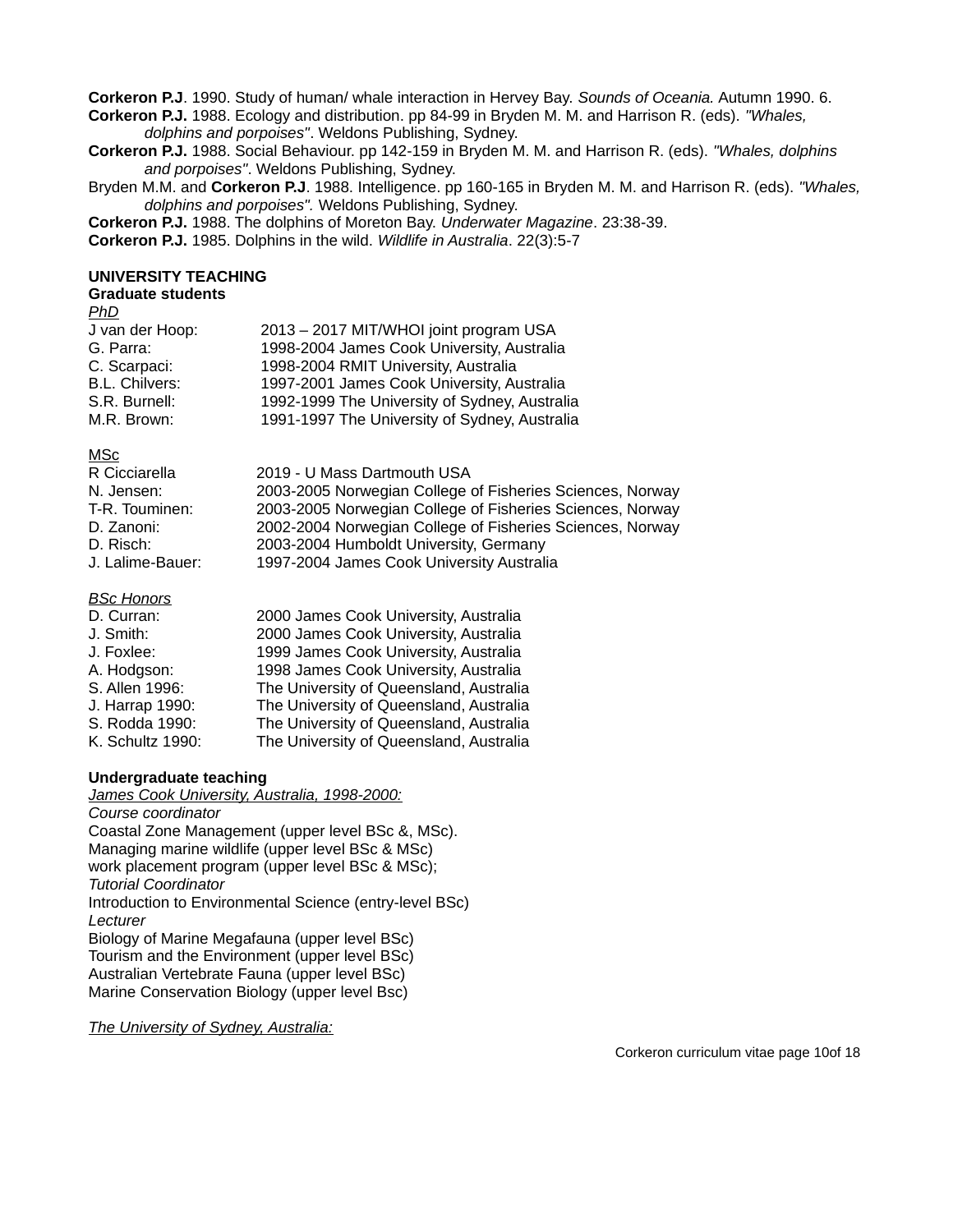*Lecturer* Humanity and Animality, 1994 (BA) Anatomy of non-domestic animals, 1992 (BVSc)

*The University of Bergen, Norway, 2001* Biology and management of marine mammals (MSc)

#### *Other University teaching*

- Invited lecture on marine mammals and ecosystem functioning, undergraduate marine mammal biology course, Bridgewater State University, 2015, 2016.
- Invited lecture on marine mammal ecology to an undergraduate ecology course at Qatar University, Qatar (women's campus), 2008.
- Management of Traditional Hunting, part of the Introduction to Marine Park Management Training Program, Great Barrier Reef Marine Park Authority, 1997 - a mix of lecturing and conducting seminars (over two days) for staff employed by the Queensland Department of Environment.
- Course Convener, Whales and dolphins: biology, behaviour and research and Whales, dolphins and people, Centre for Continuing Education, The University of Sydney. 1994. (adult learning course)
- Course Controller, Dolphins in Moreton Bay, Continuing Education Unit, The University of Queensland, 1989, 1990 (adult learning course).

### **GRANTS and CONTRACTS**

| 2016-2017   | Lead Investigator: NOAA Fisheries International Science Prorgam:                                                                                                                                                                                     | \$34,000            |
|-------------|------------------------------------------------------------------------------------------------------------------------------------------------------------------------------------------------------------------------------------------------------|---------------------|
|             | Caribbean Humpback Acoustic Monitoring Project. Multiple co-PIs from<br>government agencies and NGOs throughout the Caribbean                                                                                                                        | (US)                |
| 2015        | Lead Investigator: NOAA Fisheries Advanced Science and Technology                                                                                                                                                                                    | \$47,000            |
|             | Working Group grants: Developing a biocompatible large whale tracking<br>tag. Multiple Co-PIs from NOAA, Michigan Technological University,                                                                                                          | (US)                |
|             | Cascadia Research Collective, Woods Hole Oceanographic Institution,<br>Alaska Sealife Center and the Center for Coastal Studies                                                                                                                      |                     |
| 2014-2016   | Co-PI: Autonomous real-time passive acoustic monitoring of baleen<br>whales for mitigating interactions with Naval activities. PI: Woods Hole<br>Oceanograhic Institution, co-PIs: NOAA, NAVFAC.                                                     | \$1,502,594<br>(US) |
| 2008        | WWF International: Report - Are whales eating too many fish, revisited                                                                                                                                                                               | \$5760<br>(US)      |
| 2007-2008   | Five Oceans Environmental Services: running the aerial survey component<br>of the Qatar National Dugong Conservation Initiative                                                                                                                      | \$7700<br>(US)      |
| 2000 - 2002 | Australian Research Council Strategic Partnerships with Industry.<br>"Management of bottlenose dolphins, Port Stephens NSW: distribution,<br>feeding ecology and impacts of ecotourism". Co-grantee with R. Harcourt,<br><b>Macquarie University</b> | \$63,240<br>(AUS)   |
| 1998 - 2002 | Natural Heritage Trust. "Conservation of inshore dolphins in Australia's<br>northern waters."                                                                                                                                                        | \$92,233<br>(AUS)   |
| 1997 - 2002 | Center for Field Research / Earthwatch Institute. "Conservation biology of<br>bottlenose dolphins, Tursiops truncatus, in south-east Queensland waters:<br>a comparative study".                                                                     | \$123,464<br>(AUS)  |
| 1998 - 1999 | Department of Defence. Minehunter Coastal Project. "Survey of Marine<br>Mammals off Newcastle".                                                                                                                                                      | \$51,265<br>(AUS)   |
| 1998 - 1999 | Sea World Research and Rescue Foundation. "Can dugong sanctuaries<br>protect dolphins?"                                                                                                                                                              | \$24,626<br>(AUS)   |
| 1997 - 1998 | Australian Research Council Small Grants Scheme "Ecological factors<br>influencing the social structure of bottlenose dolphins, Tursiops truncatus,<br>a comparative study".                                                                         | \$30,000<br>(AUS)   |

Corkeron curriculum vitae page 11of 18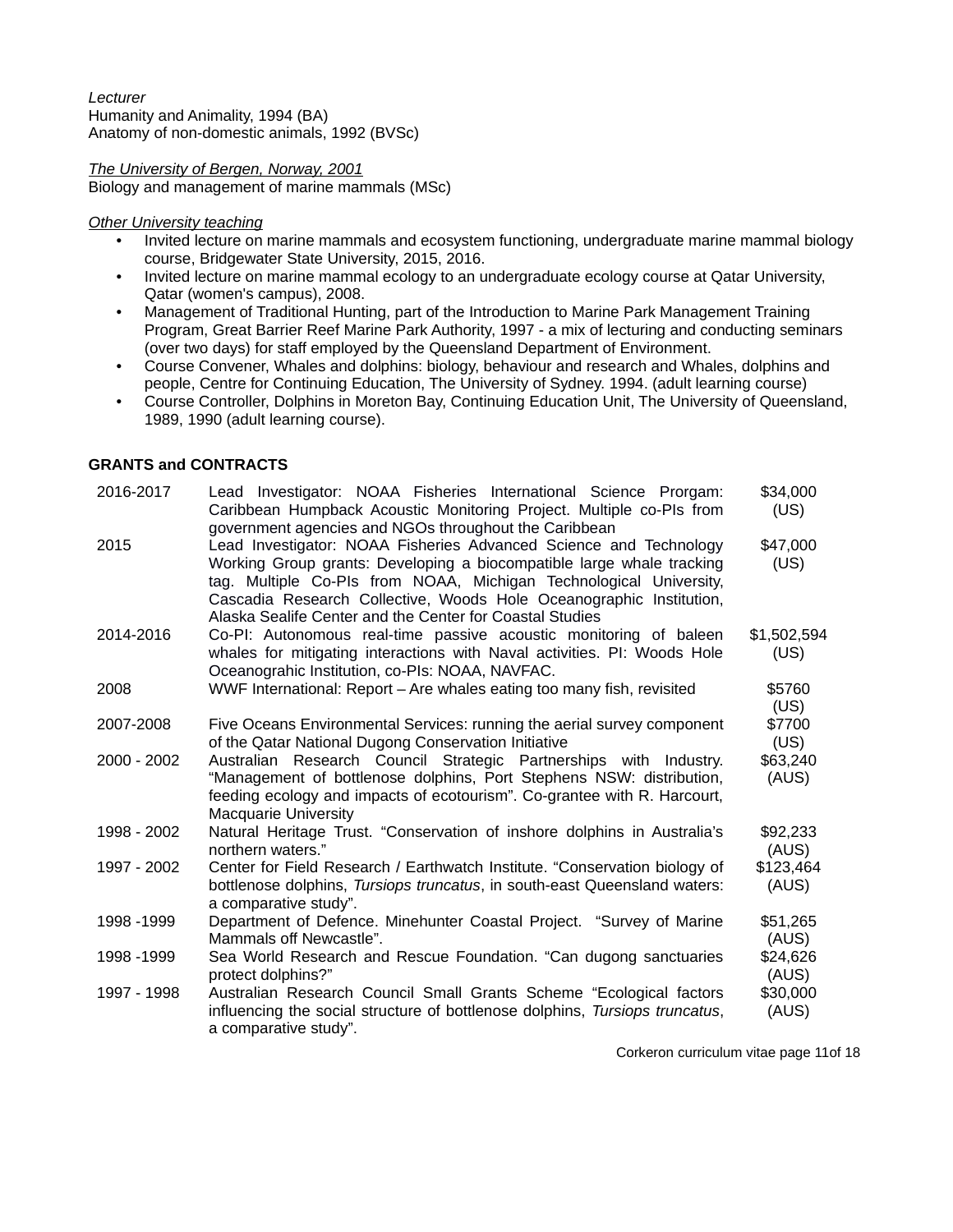| 1997 - 1999 | Sea World Research and Rescue Foundation. "Developing telemetry<br>devices for use on Indo-Pacific humpback dolphins, Sousa chinensis, in<br>Queensland waters."                             | \$12,000<br>(AUS)  |
|-------------|----------------------------------------------------------------------------------------------------------------------------------------------------------------------------------------------|--------------------|
| 1997        | James Cook University Merit Research Grants Scheme. "Conservation<br>biology of inshore tropical dolphins, Sousa chinensis and Orcaella<br>brevirostris, in the waters of North Queensland." | \$18,000<br>(AUS)  |
| 1996        | W.V. Scott Foundation. "Conservation biology of bottlenose dolphins,<br>Tursiops truncatus, in south-east Queensland - a study using telemetry."                                             | \$7,500<br>(AUS)   |
| 1996        | Sea World Research and Rescue Foundation. "Conservation biology of<br>bottlenose dolphins, Tursiops truncatus, in south-east Queensland - a<br>study using telemetry."                       | \$15,144<br>(AUS)  |
| 1995        | Ocean Park Conservation Foundation (Hong Kong). "Preliminary<br>assessment of the cetacean fauna of the eastern Malaysian states of<br>Sarawak and Sabah, and to Negara Brunei Darussalam."  | \$2,500<br>(AUS)   |
| 1994        | Broken Hill Proprietary Petroleum. "Telemetry of southern right whales off<br>southern Australia". Co-grantee with M.M. Bryden                                                               | \$45,500<br>(AUS)  |
| 1991 - 1994 | Broken Hill Proprietary Petroleum. "Behavioural study of southern right<br>whales off the southern Australian coast". Co-grantee with M.M. Bryden                                            | \$437,636<br>(AUS) |
| 1991 - 1992 | Sea World Research and Rescue Foundation. "The behaviour and ecology<br>of pelagic delphinids in southeast Queensland waters".                                                               | \$76,500<br>(AUS)  |
| 1990        | Australian Research Council. Small Grants Scheme. "Development and<br>testing of biopsy systems for large and small cetaceans and dugongs - a                                                | \$10,171<br>(AUS)  |
| 1989        | pilot project":<br>Tangalooma Island Resort Ltd. "Tangalooma dolphin research project".                                                                                                      | \$20,000<br>(AUS)  |
| 1988        | World Wildlife Fund Australia. "Studies of humpback whales in Hervey<br>Bay". Co-grantee with M.M. Bryden                                                                                    | \$23,000<br>(AUS)  |
| 1987        | Australian National Parks and Wildlife Service. "Survey of humpback<br>whales in the waters around Murray (Maer) Island".                                                                    | \$1,300<br>(AUS)   |

# **RESEARCH EXPERIENCE**

# **As Principal Investigator**

| 2011-2019:            | Leader, large whale research program, NOAA NEFSC Woods Hole.                           |
|-----------------------|----------------------------------------------------------------------------------------|
| 2008:                 | Survey for a possible leatherback turtle nesting beach in far North Queensland         |
| 1997 - 2000:          | Dolphin behavior and ecology, SE Queensland (Earthwatch project).                      |
| 1998 - 2000:          | Studies of inshore dolphins in north Queensland                                        |
| <u> 1998 - 1999: </u> | Vessel-based surveys for cetaceans off New South Wales.                                |
| 1996 - 1997.          | Radio and satellite telemetry studies of bottlenose dolphins                           |
| 1995:                 | Status of cetaceans in Sarawak and Sabah, and Negara Brunei Darussalam.                |
| <u> 1991 - 1994: </u> | Studies of the behavior of right whales, southern Australia.                           |
| 1991 - 1993:          | Aerial and land based surveys of humpback whales, SE Queensland.                       |
| 1992:                 | Behavioral and acoustic studies of dolphins off SE Queensland.                         |
| 1990 - 1992:          | Molecular genetic and behavioral studies of humpback whales                            |
| 1988 - 1991:          | Assessing the impact of whalewatching on humpback whales in Hervey Bay (aerial survey, |
|                       | photo- identification surveys, behavioral observations)                                |
| 1989 - 1990:          | Studies of bottlenose dolphins in Moreton Bay, Queensland Australia                    |
|                       |                                                                                        |

Corkeron curriculum vitae page 12of 18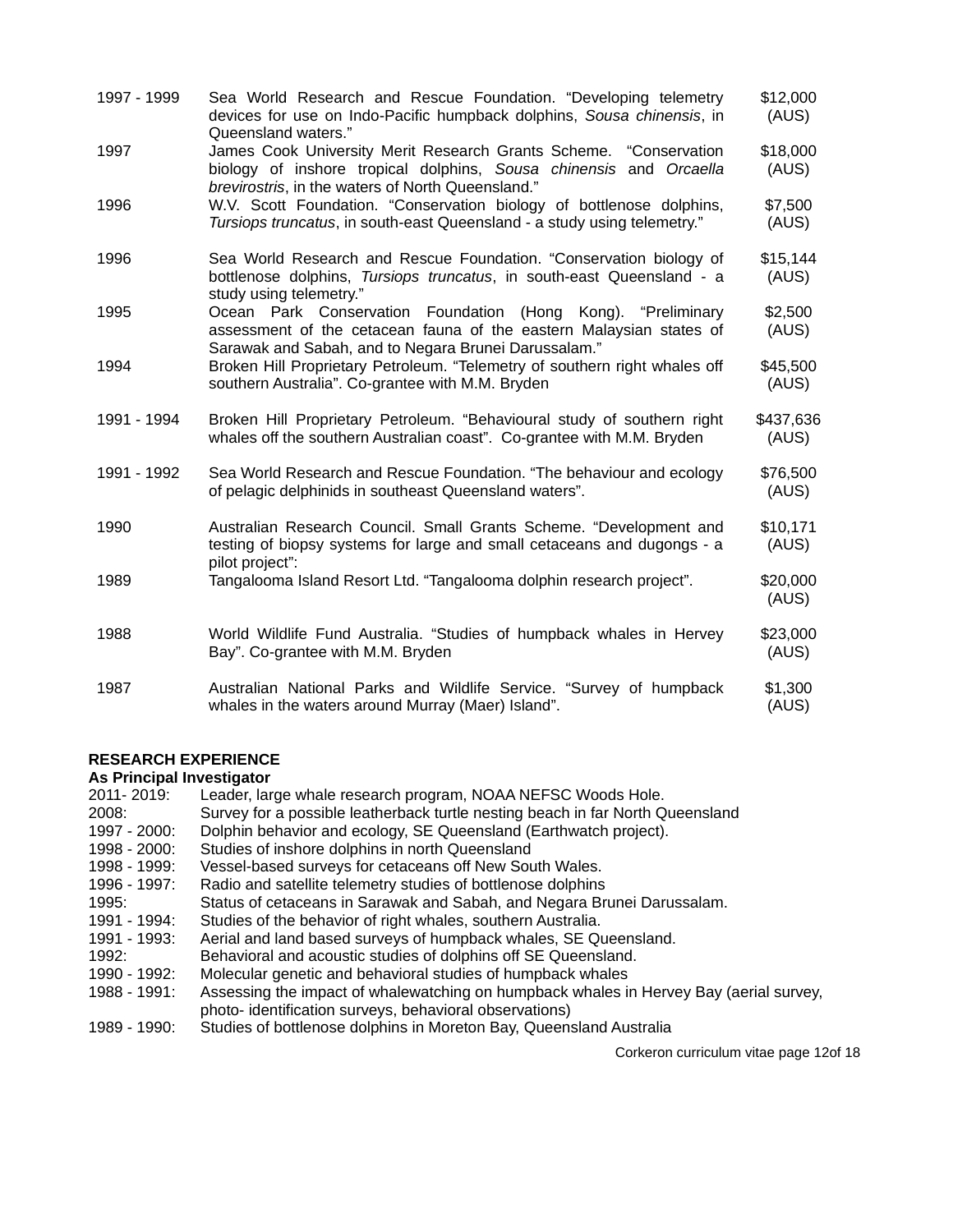1987: Surveys for humpback whales in Torres Strait

# **Other**

| Survey leader    |                                                                                           |
|------------------|-------------------------------------------------------------------------------------------|
| 2007/2008:       | Aerial survey leader Qatar National Dugong Conservation Initiative                        |
| 1994-1995:       | Aerial surveys of marine wildlife in the Great Barrier Reef Region, Queensland.           |
| 1982:            | Land based surveys of humpback whales, SE Queensland                                      |
| Researcher       |                                                                                           |
| 2017:            | UAV-enabled photogrammetry and blow sampling of North Atlantic right whales, Cape Cod Bay |
| 2010/2011:       | Cetacean surveys off Oman, including MARU deployment and retrieval                        |
| 2005:            | Tagging humpback whales, Cape Cod Bay / Stellwagen Bank NMS                               |
| 2002:            | Aerial surveys of harp seals, northern Barents Sea                                        |
| 2002:            | Killer whale conservation biology, northern Norway.                                       |
| 2002:            | Estimating abundance of harp seals, Greenland Sea.                                        |
| 2001:            | Harp and hooded seal ecology, Greenland Sea.                                              |
| 2000-2001:       | Grey seal surveys, northern Norway.                                                       |
| 2000:            | Acoustics and behavior of bearded seals, Svalbard.                                        |
| 1997:            | Aerial surveys of marine wildlife in the Gulf of Carpentaria, Queensland.                 |
| 1996:            | ORCAWALE cruise, USNMFS, west coast USA                                                   |
| 1995-996:        | IWC/IDCR Southern Hemisphere Minke Whale Sightings Cruise, Antarctic waters.              |
| 1987:            | Aerial surveys of marine wildlife in Torres Strait, Queensland.                           |
| 1986-1987:       | Aerial and land based surveys of humpback whales, SE Queensland.                          |
| 1982:            | Acoustic studies of humpback whales, New South Wales.                                     |
|                  | Research student (PhD project)                                                            |
| $10011000 \cdot$ | Behourarel asology of delphing in coutheast Queensland                                    |

1984-1989: Behavioral ecology of dolphins in southeast Queensland.

# **PRESENTATIONS**

### **Spoken papers**

# *Invited speaker or workshop organizer*

#### *2019*

**Corkeron P** Inference from comparing multiple right whale populations: lessons learned. Presented at the preconference workshop: *Roadmap for the right sentinel for climate change: developing an action plan to achieve the IWC-SORP southern right whale theme objectives*. *World Marine Mammal Conference 2019*. Barcelona, Catalonia, Spain.

#### *2018*

**Corkeron PJ**. The recovery of North Atlantic right whales, *Eubalaena glacialis*, has been constrained by humancaused mortality. Presented at the *North Atlantic right whale Consortium* meeting New Bedford MA

# *2017*

- Presenter, Life on the Edge: Status and Conservation concerns for the North Atlantic right whale. Conservation highlight series, *22nd Biennial Conference on the Biology of Marine Mammals,* Halifax, Nova Scotia, Canada.
- **Corkeron PJ**. North Atlantic right whales: Species decline and life expectancy. Presented at the *North Atlantic right whale Consortium* meeting, St Mary's University, Halifax, Nova Scotia, Canada.
- **Corkeron PJ**, Pace RM and Cole TVN. NMFS Right Whale Research: An overview of NEFSC research activities and concerns relating to the status and trends of right whales. *2107 Annual Meeting of the (US) Marine Mammal Commission*. Falmouth MA USA.

#### *2015*

- **Corkeron PJ.** NMFS right whale status and NEFSC research activities. *2105 Annual Meeting of the (US) Marine Mammal Commission*. Charleston NC USA.
- **Corkeron PJ**, Clapham P and Connor RC. Baleen whale migration, revisited. Organizers, workshop preceding the *21st Biennial Conference on the Biology of Marine Mammals*, San Francisco, USA.
- **Corkeron PJ** and Kizka, J. Ecological roles and importance of marine mammals in aquatic ecosystems. Organizers, workshop preceding the *21st Biennial Conference on the Biology of Marine Mammals*, San

Corkeron curriculum vitae page 13of 18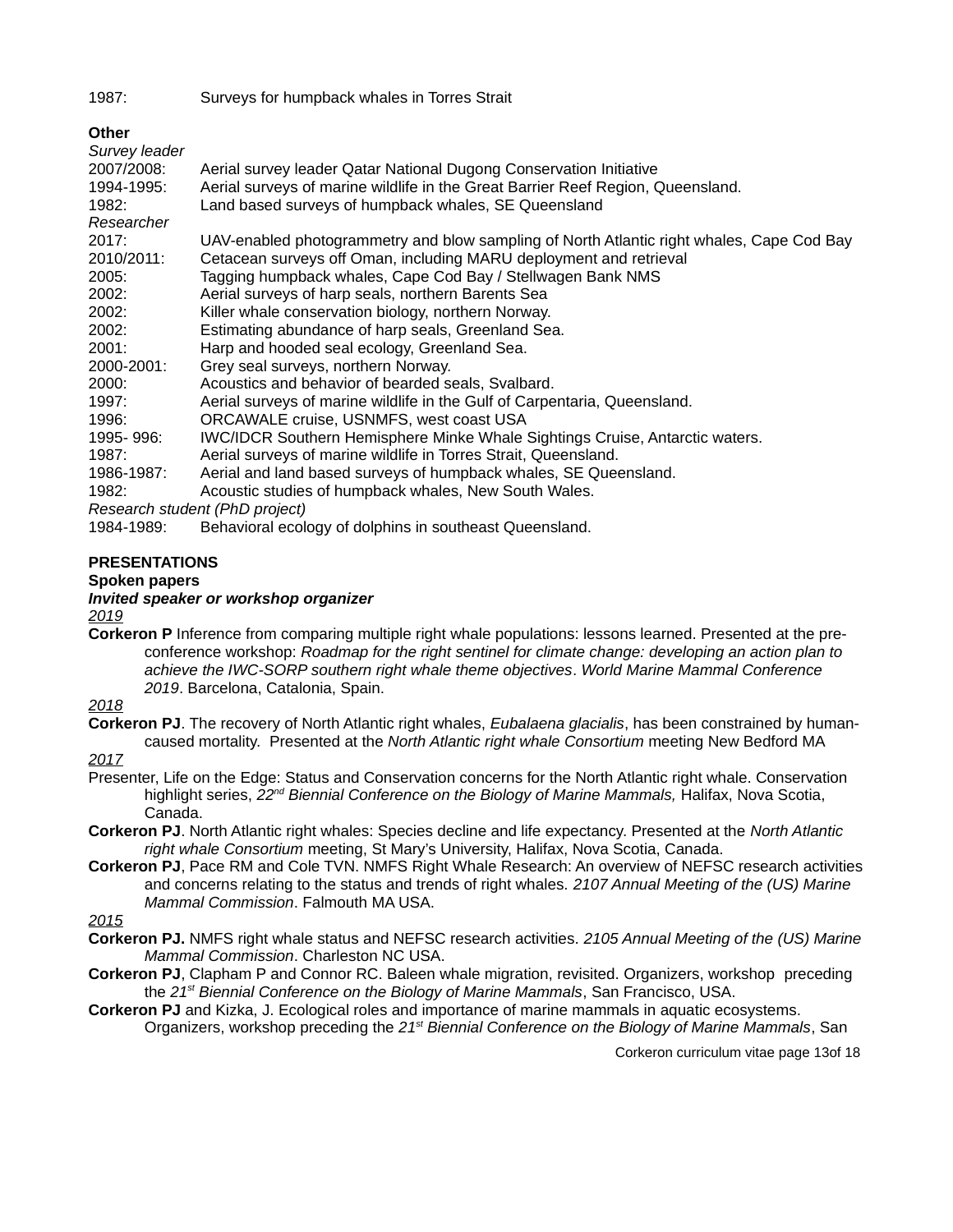Francisco, USA.

**Corkeron PJ** Marine mammals and ecosystem function: what can recovering seal populations teach us? Keynote presentation at the *meeting of the North Atlantic Seal Research Consortium*. Salem MA USA.

2012

**Corkeron PJ**. Science for right whale conservation: an outsider's view. Seminar presented at the Biology Department of the Woods Hole Oceanographic Institution, Woods Hole MA USA.

*2009*

- **Corkeron, P.J.** Impact of hydrocarbon extraction processes and associated industrialization on dugongs. Paper presented at the *Workshop on the Conservation and Management of dugongs in Mozambique*, Maputo, Mozambique.
- **Corkeron, P.J**. Seals, models, and ecosystem-based fishery management: the big picture. Paper presented at the workshop *"Gulf of Maine Seals — populations, problems and priorities"*, Wood Hole Oceanographic Institute, Woods Hole, USA
- **Corkeron, P.J**. Whales and fish in the North Atlantic and Barents Sea: an overview. Paper presented at the *Ocean Life Symposium,* Roseau, Dominica.

*2008*

**Corkeron, P.J**. When marine mammals did not affect fisheries. Paper presented at the workshop *"Whales and Fisheries Interactions: Are the Great Whales a Threat to Fisheries"* at the IUCN World Conservation Congress Barcelona, Spain

*2006*

**Corkeron, P.J.** Can fisheries problems be solved by culling marine mammals? Paper presented at *Marine Nature Conservation in Europe 2006*. German Oceanographic Museum, Stralsund, Germany.

2005

- **Corkeron, P.J**. Issues in Ethics: some things to consider as we find our ethical identity. Paper presented at the workshop *"Ethics in Marine Mammal Research", preceding the 16th Biennial Conference on the Biology of Marine Mammals*, San Diego, USA.
- **Corkeron, P.J.**, and Porter L.J. A Workshop Introduction and workshop co-chairs, *"The Conservation of Lesser Known Tropical Marine Delphinids", preceding the 16th Biennial Conference on the Biology of Marine Mammals,* San Diego, USA.

*2004*

**Corkeron, P.J**. Using science to inform whalewatching management: the past, present and thoughts for the future. Paper presented at the workshop on *Science for Sustainable Whale Watching,* Cape Town, South Africa.

2003

- **Corkeron, P.J.** Biological pollutants: introduced mammals and terrestrial ecosystems in Australia. Invited paper presented at the workshop: *"General knowledge on alien species – an applicable basis in studying the introduced species Red King Crab in the Barents Sea".* Tromsø, Norway.
- **Corkeron, P.J.** Gut samples: what do they tell us? Invited paper presented at the *"Workshop on spatial ecology"*. Tromsø, Norway.
- **Corkeron, P.J.** Back to basics: The conversation between field biologists and modelers. Invited paper presented at a discussion forum, following the *"Workshop on spatial ecology"*. Tromsø, Norway.
- **Corkeron, P.J**. Ethics and environmental impacts of research involving marine mammals: some brief (and biased) thoughts. "Ethics in marine mammal research" workshop preceding the *15th Biennial Conference on the Biology of Marine Mammals.* Greensboro, USA.

*2001*

**Corkeron P.J.**, and Chilvers B.L. Junk food culture: dolphins, trawlers and the choices we all make. *"Culture in marine mammals" workshop preceding the 14th Biennial Conference on the Biology of Marine Mammals*, Vancouver, Canada.

*1998*

- **Corkeron P.J.** and Bryden M.M. Behavioural responses of humpback whales, *Megapteranovaeangliae*, to whale watching vessels – a review. *ANZECC Humpback Whale Research and Conservation Seminar*, Brisbane Australia.
- **Corkeron P.J**. and Connor R.C. Predation: a neglected hypothesis for baleen whale migrations? *Symposium on*

Corkeron curriculum vitae page 14of 18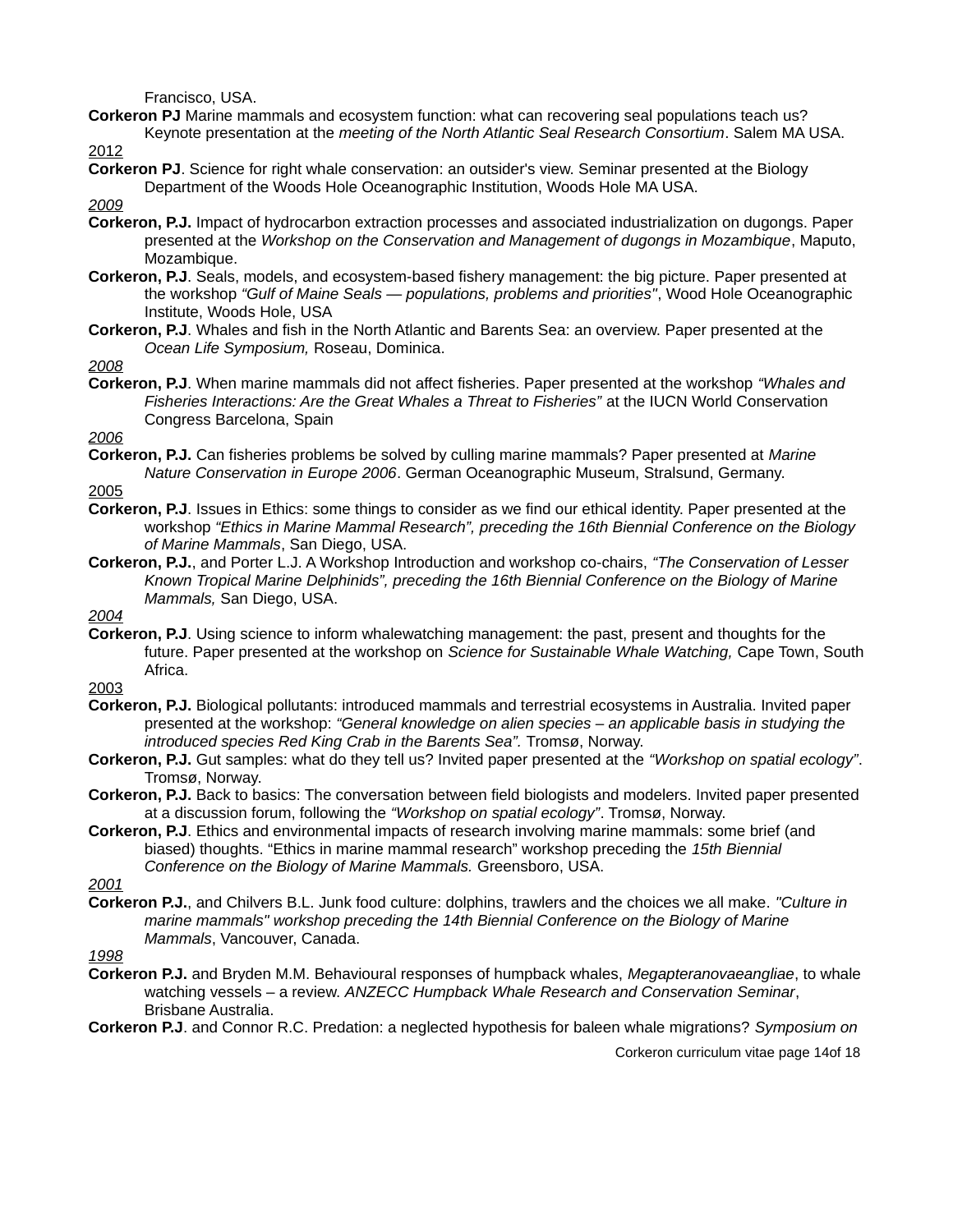*baleen whale migration at the World Marine Mammal Science Congress, Monaco*.

**Corkeron P.J**. Whalewatching - management and research in Australia. *Workshop on whalewatching, World Marine Mammal Science Congress, Monaco.*

*Other*

2019

- **Corkeron P**. Are there fewer North Atlantic right whales than we think? Presented at the *North Atlantic right whale Consortium* meeting, Portland ME USA
- Crowe L, Brown M, **Corkeron P**, Hamilton P, Ramp C, Ratelle S, Vanderlaan A, Cole T. In plane sight: A capturerecapture study of North Atlantic right whales in the southern Gulf of St. Lawrence from an aerial platform. *World Marine Mammal Conference 2019*. Barcelona, Catalonia, Spain.
- Moore MJ, Lonati G, Miller C, Zitterbart D, **Corkeron P**. Thermal infrared detection of peri-callosity heat loss, core temperature and subsurface movement in surfacing and skim feeding north Atlantic right whales. *World Marine Mammal Conference 2019*. Barcelona, Catalonia, Spain.
- Smith A, Mooney A, Kaplan M, Lammers M, Moore MJ, Parks SE, **Corkeron P** Particle motion in vocalizations of the endangered North Atlantic right whale (Eubalaena glacialis) and humpback whale (*Megaptera novaeangliae*): Implications for communication and anthropogenic noise impacts. *World Marine Mammal Conference 2019*. Barcelona, Catalonia, Spain.

2017

- Cholewiak D, Izzi A Palka D, **Corkeron P** Van Parijs S.729: Beaked whales demonstrate a marked acoustic response to the use of shipboard echosounders. *22nd Biennial Conference on the Biology of Marine Mammals,* Halifax, Nova Scotia, Canada.
- Cole T, **Corkeron P**, Gurnee J, Stokes A, Van Parijs S, Verlinden C and Baumgartner M. Mitigation strategies for protecting North Atlantic right whales off southern New England, USA, using near real time acoustic monitoring. *22nd Biennial Conference on the Biology of Marine Mammals,* Halifax, Nova Scotia, Canada.
- Gurnee J, Baumgartner M, Cole T, **Corkeron P**, Van Parijs S. An evaluation of the efficacy of near real time acoustic detection of baleen whales using a moored buoy and ocean gliders. *22nd Biennial Conference on the Biology of Marine Mammals,* Halifax, Nova Scotia, Canada.
- Virgili A. & 30 coauthors. Large scale distribution of deep-diving cetaceans in the North Atlantic Ocean and the Mediterranean Sea. *22nd Biennial Conference on the Biology of Marine Mammals,* Halifax, Nova Scotia, Canada.

2016

- **Corkeron PJ** and Pace RM. Female North Atlantic right whales have shorter lives than males: so what, and why? Presented at the *North Atlantic right whale Consortium* meeting, New Bedford, USA.
- Gurnee J, Baumgartner M, Cole T, **Corkeron P**, Van Parijs S. Comparison of Real Time vs. Archival Acoustic Detection of North Atlantic Right Whales for a Moored Buoy System. Presented at the *North Atlantic right whale Consortium* meeting, New Bedford, USA.

2015

Izzi A, Cholewiak D, **Corkeron P** and Van Parijs S. Understanding the effects of echosounders on detection rates of beaked whales from shipboard surveys. *Watkins Memorial Marine Mammal Bioacoustics Symposium* New Bedford USA.

2014

- Cholewiak, D., Brady, S. **Corkeron P**, Davis, G and Van Parijs S. Toward acoustically derived population estimates in marine conservation: An application of the spatially-explicit capture-recapture methodology for North Atlantic right whales. *Fall 2014 Meeting of the Acoustical Society of America.* Indianapolis Indiana USA
- 2013
- Rolland R, Pettis H, Hamilton P, Schick R, **Corkeron P**, and Kraus S. Linking individual whale health with population biology and conservation.*International Association of Aquatic Animal Veterinarians Meeting* Sausalito California USA

2012

**Corkeron P**, Rolland, R, Hunt K and Kraus S. Metabolites of hormones from feces reliably discriminate between

Corkeron curriculum vitae page 15of 18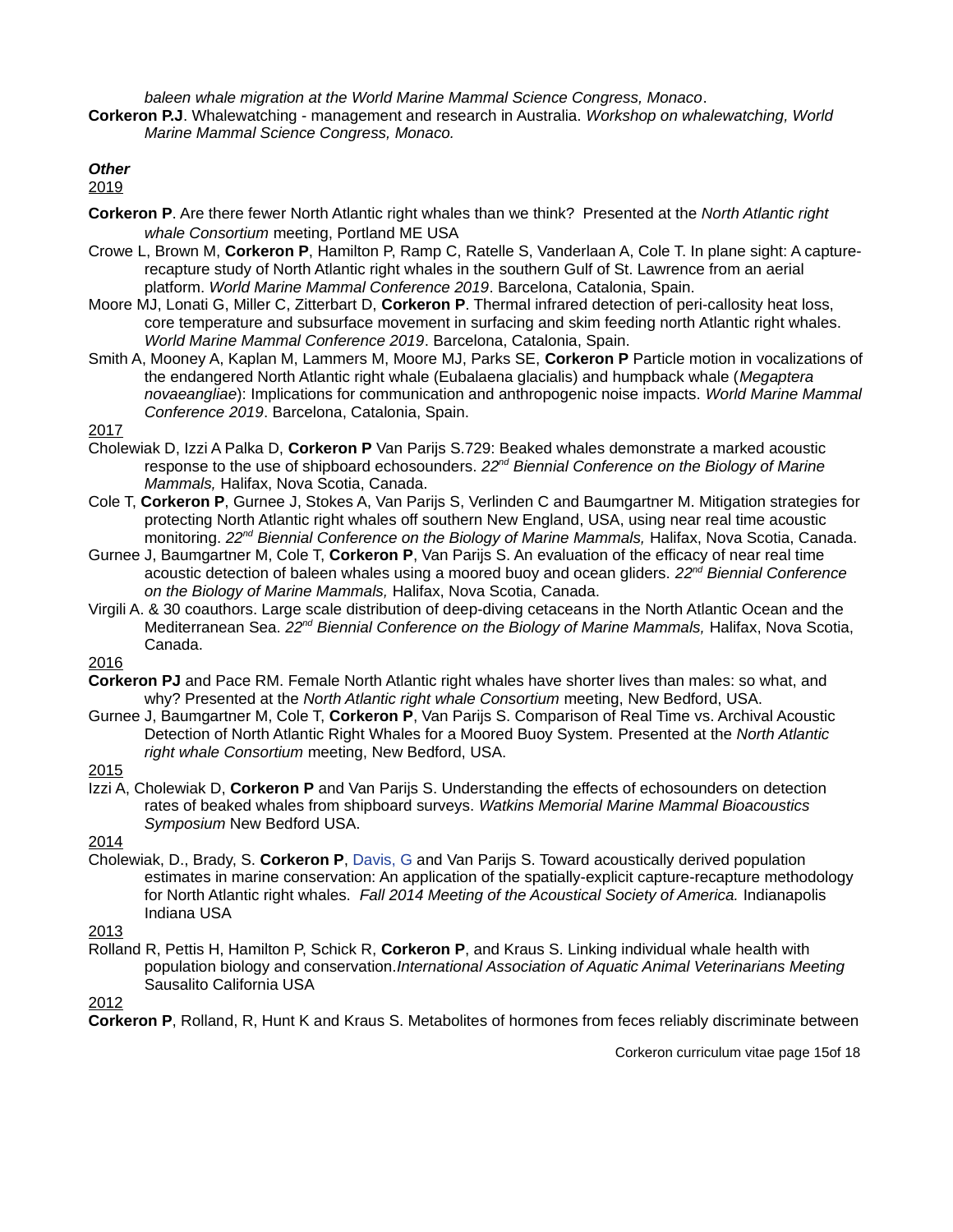reproductive classes of free-ranging North Atlantic right whales. *North Atlantic Right Whale Consortium meeting* New Bedford Massachusetts USA.

2011

- **Corkeron P**, Rolland, R, Hunt K and Kraus S. PooTrees: a powerful new tool for assessing stress in free-ranging whales. *19th Biennial Conference on the Biology of Marine Mammals. The Society for Marine Mammalogy*. Tampa, Florida, USA.
- Risch, D., **Corkeron, P. J.**, Ellison, W. T., Siebert, U., Van Parijs, S.M. 2011 'Changes in humpback whale song occurrence in response to OAWRS pulses over 200km away. *19th Biennial Conference on the Biology of Marine Mammals. The Society for Marine Mammalogy.* Tampa, Florida, USA.
- Rolland, RM; Parks,SE; Hunt, KE; Castellote, M; **Corkeron, P;** Wasser, SK; Kraus, SD. (2011) Evidence that Ship Noise Causes Chronic Stress in Right Whales. *19th Biennial conference on the Biology of Marine Mammals,* ampa, Florida, USA.
- Schick R, Kraus S, Rolland R, Hamilton,P, **Corkeron P**, Clark C and Clark J. Potential effects of acoustic disturbance on foraging behavior, body condition, and demography in North Atlantic right whales. *96th annual meeting of the Ecological Society of America*, Austin Texas USA.
- 2007
- Van Opzeeland I. C., Corkeron, P. J., Risch D., Stenson, G. and **Van Parijs, S. M.2007. '**Geographic variation in harp seal, *Phoca groenlandica*, pup vocalisations and behaviour between whelping patches in the Atlantic West-ice and the Canadian Front.' *17th Biennial Conference on the Biology of Marine Mammals. The Society for Marine Mammalogy*. Cape Town, South Africa.

*2005*

- **Corkeron, P.J.** Marine mammals and "Ecosystem-based fishery management" the next big conservation challenge? Paper presented at the *16th Biennial Conference on the Biology of Marine Mammals*, San Diego, USA.
- Parra, G.J., **Corkeron. P.J**. and Arnold, P. Two societies, one habitat: to what extent does phylogeny influence dolphins' social structure? Paper presented at the *16th Biennial Conference on the Biology of Marine Mammals,* San Diego, USA.
- Parra, G.J., and **Corkeron, P.J.** Australian snubfin and Indo-Pacific humpback dolphins: four years of research, two species potentially under threat.... where do we go next? Paper presented at the workshop *"The Conservation of Lesser Known Tropical Marine Delphinids", preceding the 16 th Biennial Conference on the Biology of Marine Mammals*, San Diego, USA.

*2004*

- A Birtles, A., Arnold P., Curnock M., **Corkeron P.J.**, Dobbs K., Valentine P. and Dunstan A. Scientific basis for whale and dolphin management in Australia: a review of the national management regime and case studies from Hervey Bay and the Great Barrier Reef. Paper presented at the workshop on *Science for Sustainable Whale Watching*, Cape Town, South Africa.
- A Birtles, A., Arnold P., Curnock M., **Corkeron P.J**., Dobbs K., Valentine P. and Dunstan A. Evaluating effectiveness of management frameworks: case studies from Hervey Bay, Queensland and the northern Great Barrier Reef. Paper presented at the workshop on *Science for Sustainable Whale Watching*, Cape Town, South Africa.

*2003*

- **Corkeron, P.J** Scientific input to marine ecosystem management: an example from the Norwegian coast. *15th Biennial Conference on the Biology of Marine Mammals*. Greensboro, USA.
- Scarpaci, C., Nugegoda D., and **Corkeron, P.J.** Monitoring Compliance with regulations by "swim-with-dolphins" operations in Port Phillip Bay, Victoria, Australia: Any improvement? *15th Biennial Conference on the Biology of Marine Mammals.* Greensboro, USA.
- Scarpaci, C., Nugegoda D., and **Corkeron, P.J**. Management strategies to reduce impacts of the dolphin-swim tourist industry in Port Phillip Bay, Victoria, Australia. *"Viewing Marine Mammals in the Wild: Emerging Issues, Research and Management Needs" workshop preceding the 15 th Biennial Conference on the Biology of Marine Mammals.* Greensboro, USA.
- Smith J and **Corkeron P** Assessing the potential for using Pacific humpback dolphin vocalisations to estimate relative abundance. *Marine Biocomplexity: The 2003 Annual Conference of the Australian Marine Sciences Association*, University of Queensland, Brisbane, Queensland.

Corkeron curriculum vitae page 16of 18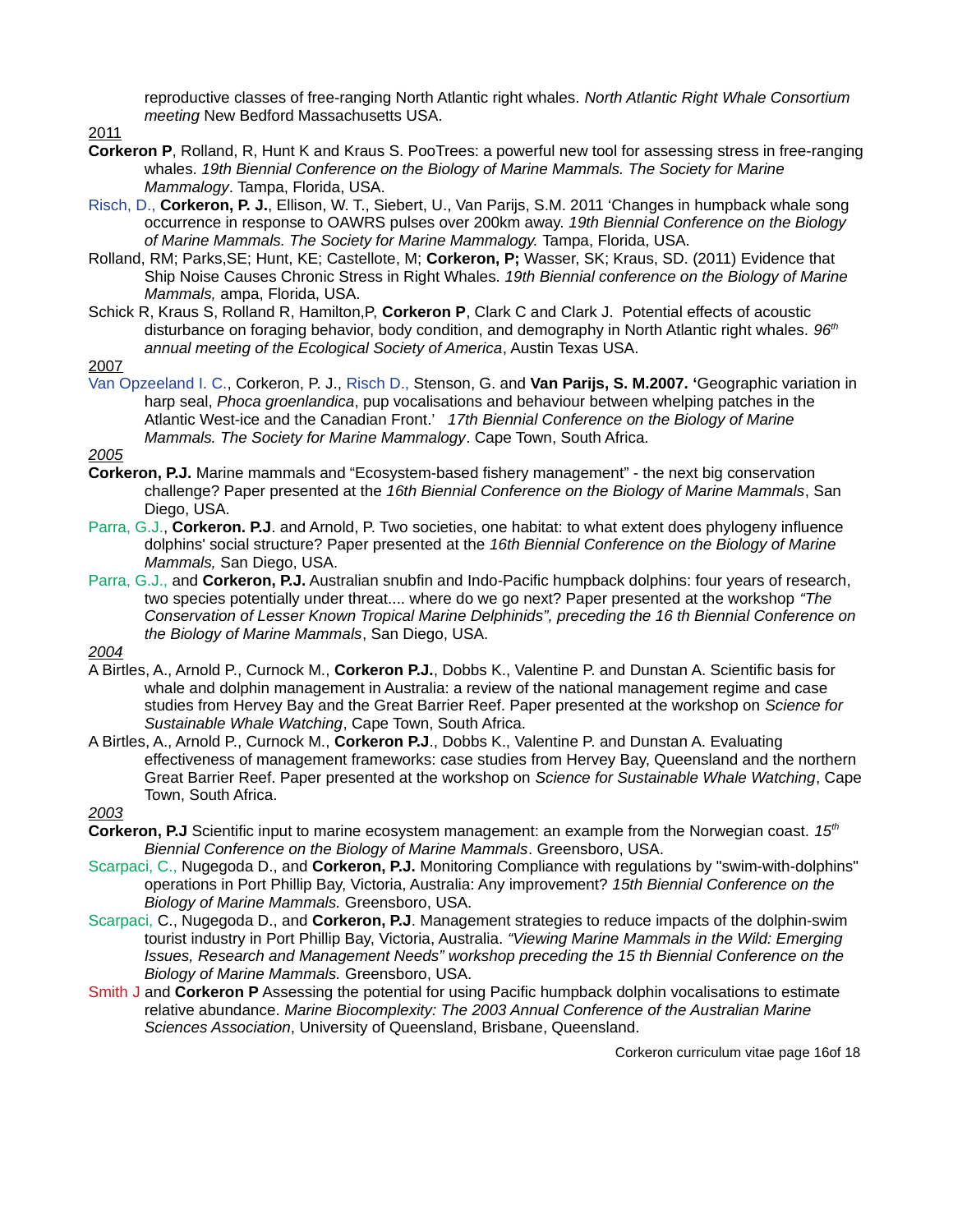*2001*

- Scarpaci,C., **Corkeron, P.J.** and Nugegoda D. Compliance with regulations by "swim-with-dolphins" operations in Port Phillip Bay, Victoria, Australia. *"Viewing Marine Mammals in the Wild: A Workshop to Discuss Responsible Guidelines and Regulations for Minimizing Disturbance" preceding the 14th Biennial Conference on the Biology of Marine Mammals*, Vancouver, Canada.
- Lukoschek, V., Chilvers, B.L. and **Corkeron P.J**. Comparison of the use of line transect surveys and markrecapture methods to determine the distribution and abundance of bottlenose dolphins (*Tursiops aduncus*) in Moreton Bay, southern Queensland. *Southern Hemisphere Marine Mammal Conference.* Victoria, Australia.
- Parra G.J., Azuma C., Preen A.R., **Corkeron P.J**, and Marsh H. Distribution and status of Irrawaddy dolphins, *Orcaella brevirostris*, in Australian waters. *Southern Hemisphere Marine Mammal Conference*. Victoria, Australia.
- Scarpaci, C.; **Corkeron P.J**. and Nugegoda, D. Monitoring whistles produced by bottlenose dolphins (*Tursiops truncatus*) during approaches by commercial dolphin-swim charters: A new perspective to managing cetacean based eco-tourism. *Southern Hemisphere Marine Mammal Conference*, Victoria, Australia.

*1999*

- **Corkeron P.J.**, Chilvers B.L. and Martin A.R. Tagging bottlenose dolphins off south-east Queensland. *Small Cetacean Tagging Meeting at the 13th Biennial Conference on the Biology of Marine Mammals* Maui, USA.
- Valsecchi E., **Corkeron P.J**., Hale P. and Amos W. When genes speak: social structure and sex-specific behaviour in migrating humpback whales. *13th Biennial Conference on the Biology of Marine Mammals* Maui, USA.

*1997*

- **Corkeron P.J.** Beyond bean counting and photo-ID: behavioural research and cetacean conservation. *Society for Conservation Biology,* Victoria, British Columbia, Canada.
- **Corkeron P.J.** and Martin A.R. Movements off offshore-form bottlenose dolphins off south-east Queensland revealed by satellite telemetry. *43rd Scientific Meeting of the Australian Mammal Society,* Clare, Australia.

*1995*

- **Corkeron P.J.** and Marsh H. Spatial distribution of humpback dolphins, *Sousa* sp., in eastern Queensland waters. *41st Scientific Meeting of the Australian Mammal Society*, Townsville, Australia.
- **Corkeron P.J**. Bottlenose dolphins (*Tursiops truncatus*) in southeast Queensland social structure and human impacts. *Marine Mammal Symposium of the Australian Mammal Society*, Hobart, Australia.
- **Corkeron P.J.** and Brown M.R. Using aerial surveys to assess the impact of commercial whalewatching in Hervey Bay. *Marine Mammal Symposium of the Australian Mammal Society*, Hobart, Australia.
- Schultz K.W., Cato D.H., **Corkeron P.J**. and Bryden M.M. A new sound type: Low frequency (<2kHz) narrowband sounds produced by bottlenose dolphins. I*nternational Conference on Underwater Acoustics,* Sydney Australia.
- Schultz K.W., Cato D.H. and **Corkeron P.J**. Signature whistles of an Indo-Pacific humpback dolphin (*Sousa chinensis*) neonate. *Marine Mammal Symposium of the Australian Mammal Society*, Hobart, Australia.
- Lea M.A. and **Corkeron P.J**. Behavioural ontogeny of New Zealand fur seal pups, *Arctocephalus forsteri*. *Marine Mammal Symposium of the Australian Mammal Society,* Hobart, Australia.

*1993*

Brown M.R., **Corkeron P.J**., Hale P.T. and Bryden M.M. Sex composition and size of migrating humpback whale (*Megaptera novaeangliae*) pods. *10th Biennial Conference on the Biology of Marine Mammals,* Galveston USA.

*1991*

- **Corkeron P.J.** Distribution, abundance and behaviour of humpback whales in Hervey Bay. *9th Biennial Conference on the Biology of Marine Mammals,* Chicago, USA
- Baker C.S., Slade R., Bannister J., Burton C., Palumbi S. and **Corkeron P.J**. Segregation of mitochondrial DNA haplotypes in humpback whales migrating along the east and west coasts of Australia. C*onservation biology in Australia and Oceania*. Brisbane, Australia.

**Corkeron P.J**. Effects of whalewatching on the behaviour of humpback whales. *18th Conference of the* 

Corkeron curriculum vitae page 17of 18